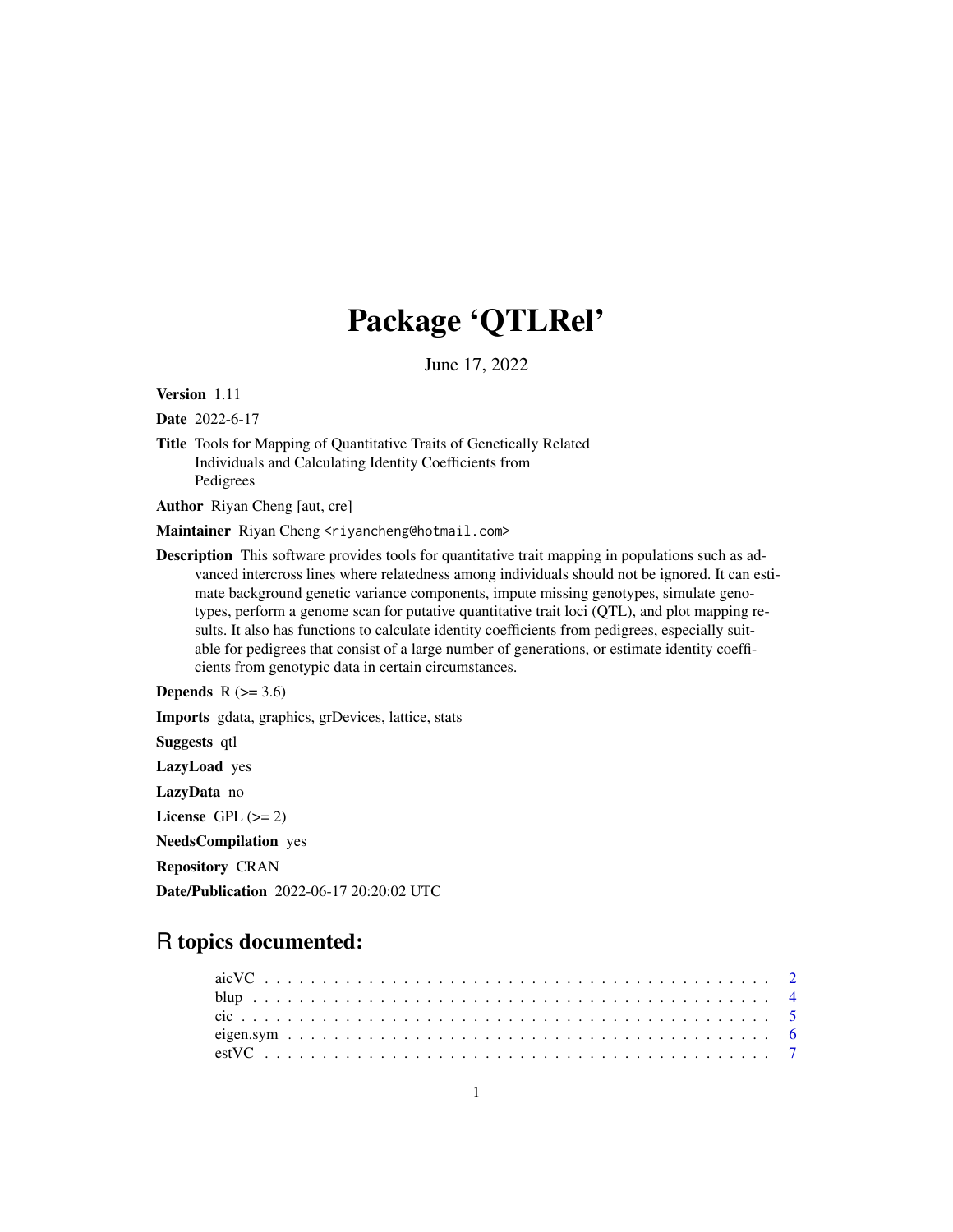<span id="page-1-0"></span>

|       |  |  |  |  |  |  |  |  |  |  |  |  |  |  |  |  |  |  | -23 |
|-------|--|--|--|--|--|--|--|--|--|--|--|--|--|--|--|--|--|--|-----|
|       |  |  |  |  |  |  |  |  |  |  |  |  |  |  |  |  |  |  |     |
|       |  |  |  |  |  |  |  |  |  |  |  |  |  |  |  |  |  |  | 27  |
|       |  |  |  |  |  |  |  |  |  |  |  |  |  |  |  |  |  |  |     |
|       |  |  |  |  |  |  |  |  |  |  |  |  |  |  |  |  |  |  |     |
|       |  |  |  |  |  |  |  |  |  |  |  |  |  |  |  |  |  |  | -31 |
|       |  |  |  |  |  |  |  |  |  |  |  |  |  |  |  |  |  |  | -32 |
|       |  |  |  |  |  |  |  |  |  |  |  |  |  |  |  |  |  |  | 33  |
|       |  |  |  |  |  |  |  |  |  |  |  |  |  |  |  |  |  |  |     |
|       |  |  |  |  |  |  |  |  |  |  |  |  |  |  |  |  |  |  | -36 |
|       |  |  |  |  |  |  |  |  |  |  |  |  |  |  |  |  |  |  |     |
| Index |  |  |  |  |  |  |  |  |  |  |  |  |  |  |  |  |  |  | 37  |

<span id="page-1-1"></span>

aicVC *AIC Model Selection*

# Description

Select genetic variance components via Akaike's information criterion (AIC).

# Usage

```
aicVC(y, x, v = list(E=diag(length(y))), initpar, k = 2, init = 1, keep = 1,direction = c("forward", "backward"), nit = 25, msg = FALSE,
   control = list(), hessian = FALSE)
```
# Arguments

| у | A numeric vector or a numeric matrix of one column (representing a phenotype)<br>for instance).                                                                                                                                              |
|---|----------------------------------------------------------------------------------------------------------------------------------------------------------------------------------------------------------------------------------------------|
| x | A data frame or matrix, representing covariates if not missing.                                                                                                                                                                              |
| v | A list of variance components of interest. Note: E is reserved for residual (or<br>environmental) variance and can be missed in v; it is considered to be an identify<br>matrix if it is specified.<br>v can be provided as a single matrix. |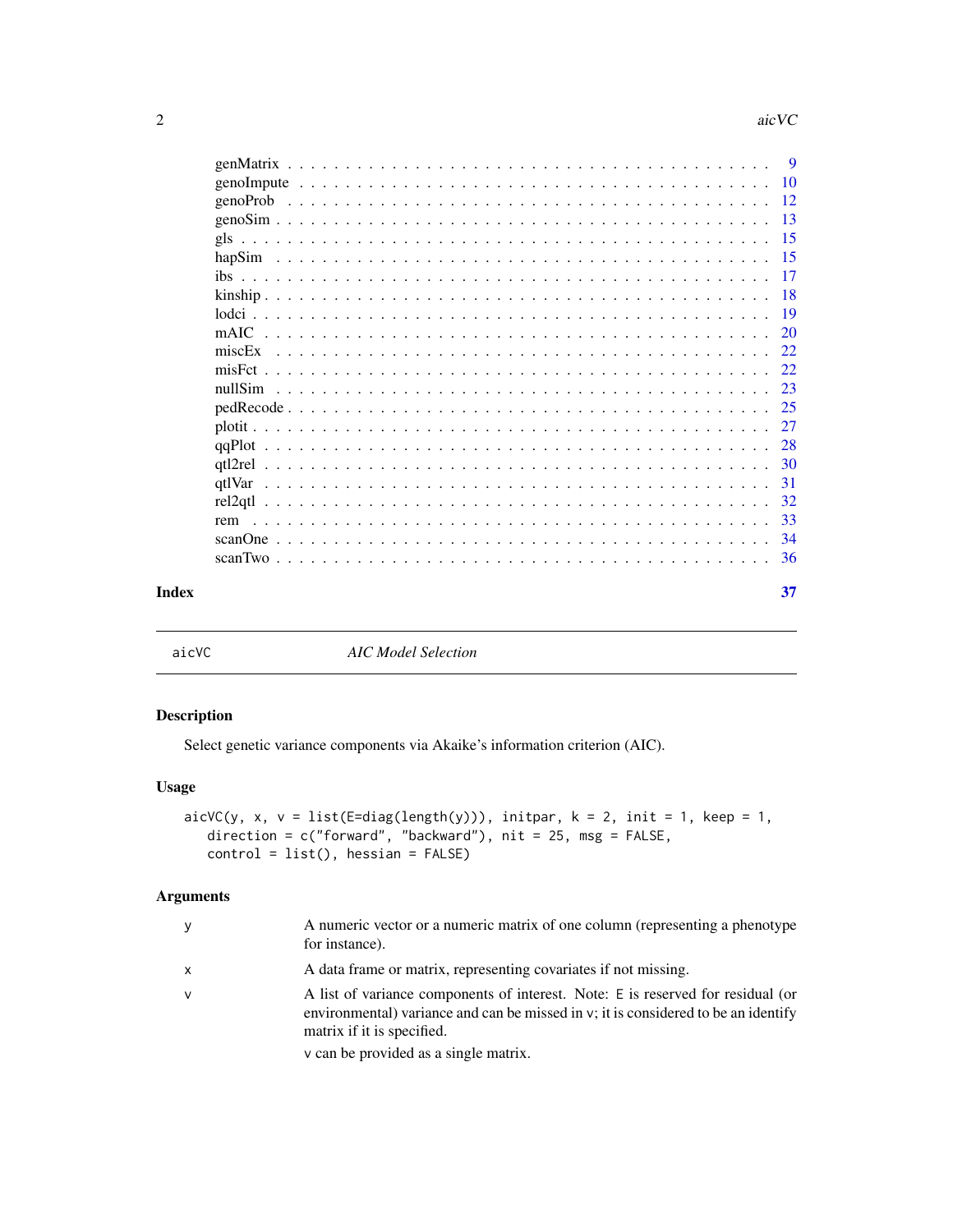<span id="page-2-0"></span>

| initpar   | Optional initial parameter values.                                                                                                                          |
|-----------|-------------------------------------------------------------------------------------------------------------------------------------------------------------|
| k         | Penalty on a parameter. The selection criterion is the known "AIC" if $k = 2$ and<br>is "BIC" if $k = \log(n)$ where "n" is the sample size.                |
| init      | Indicates which variance components for the initial model. By default, E is<br>included if it is missing in v.                                              |
| keep      | Indicator of which variance components should be forced into the final model.<br>By default, $E$ is kept in the final model if it is not specified in $v$ . |
| direction | The mode of search. Either "forward" or "backward" with default "forward".                                                                                  |
| nit       | Maximum number of iterations for optimization. Ignored if there are not more<br>than two variance components.                                               |
| msg       | A logical variable. True if one wants to track the process for monitoring purpose.                                                                          |
| control   | A list of control parameters to be passed to optim.                                                                                                         |
| hessian   | Logical. Should a numerically differentiated Hessian matrix be returned?                                                                                    |

# Details

In genome-wide association studies (GWAS), random effects are usually added to a model to account for polygenic variation. Abney et al (2000) showed that five variance components including the most interesting additive and dominance variance components are potentially induced by polygenes. The above function is intended for selecting variance components that contribute "most" to a quantitative trait.

Function [estVC](#page-6-1) is called by the above function to estimate the parameters and maximum likelihood in each model. Refer to [estVC](#page-6-1) for more information.

# Value

| aic   | AIC of the final model.                                                      |
|-------|------------------------------------------------------------------------------|
| model | Gives parameter estimates, log-likihood, and other information.              |
| lik   | Log-likelihood of the model selected at each intermediate step.              |
| trace | Indicates which variance components were selected at each intermediate step. |

#### See Also

[estVC](#page-6-1) for more information.

# Examples

data(miscEx)

```
## Not run:
# forward selection
# any variance component will be selected
# if AIC improve by 1e-5 or larger
pheno<- pdatF8[!is.na(pdatF8$bwt) & !is.na(pdatF8$sex),]
ii<- match(rownames(pheno), rownames(gmF8$AA))
v<- list(A=gmF8$AA[ii,ii], D=gmF8$DD[ii,ii])
```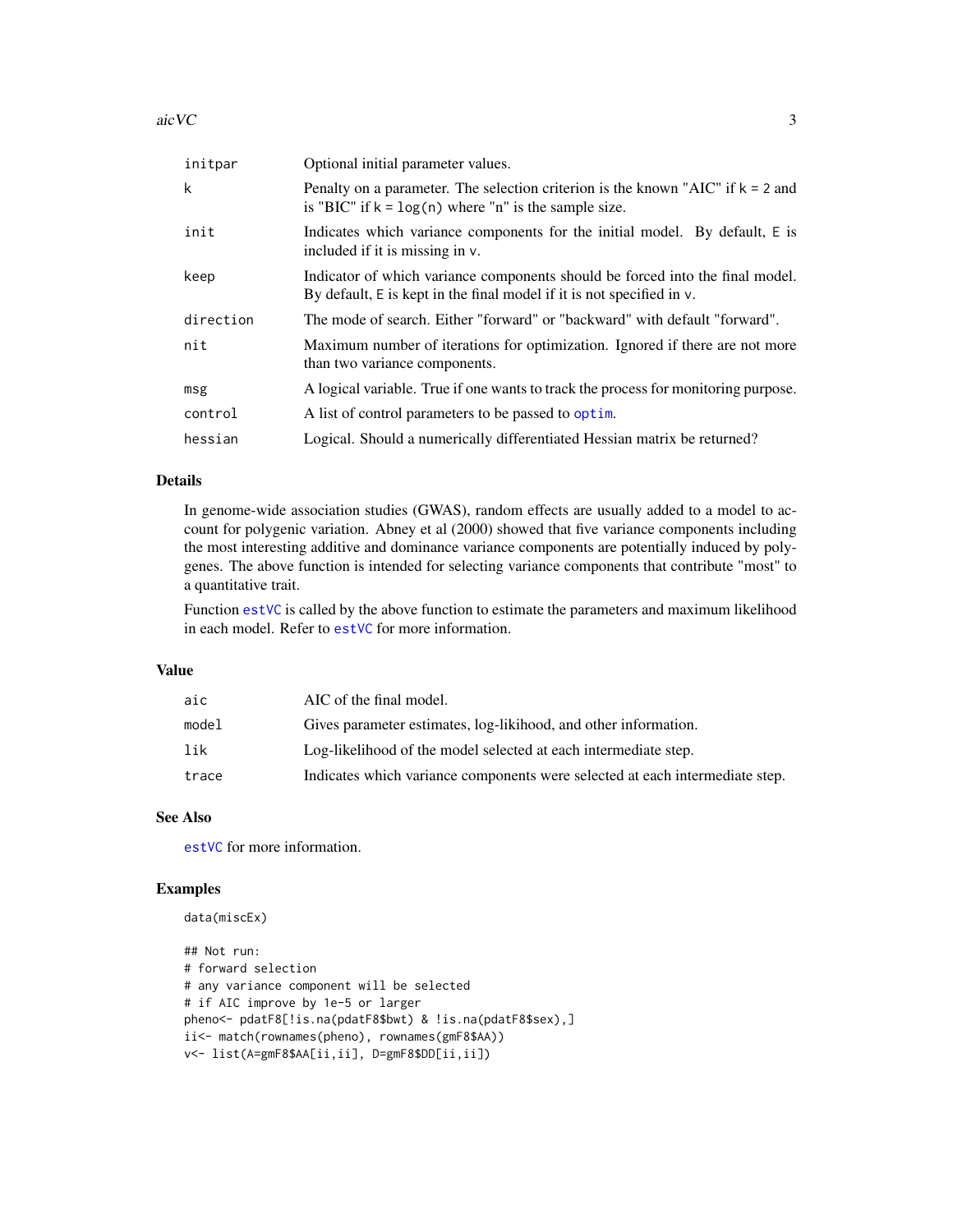```
o<- aicVC(y=pheno$bwt, x=pheno$sex, k=0, v=v, msg=TRUE)
o
# forward selection
of<- aicVC(y=pheno$bwt, x=pheno$sex, v=v, k=1/2,
direction="for", msg=TRUE)
of
# backward elimination
ob<- aicVC(y=pheno$bwt, x=pheno$sex, v=v, k=1/2, init=1:2,
direction="back", msg=TRUE)
ob
## End(Not run)
```
blup *Best Linear Unbiased Prediction*

#### Description

Estimate the best linear unbiased prediction (BLUP) for various effects in the model.

#### Usage

blup(object)

#### Arguments

| object | An object from estVC or aicVC. |
|--------|--------------------------------|
|--------|--------------------------------|

#### Value

| fixed   | BLUP for fixed effects.  |
|---------|--------------------------|
| R, etc. | BLUP for random effects. |

# See Also

[estVC](#page-6-1) and [aicVC](#page-1-1).

# Examples

data(miscEx)

```
## Not run:
# only consider additive genetic variance component
pheno<- pdatF8[!is.na(pdatF8$bwt) & !is.na(pdatF8$sex),]
ii<- match(rownames(pheno), rownames(gmF8$AA))
v<- list(A=gmF8$AA[ii,ii],D=gmF8$DD[ii,ii])
```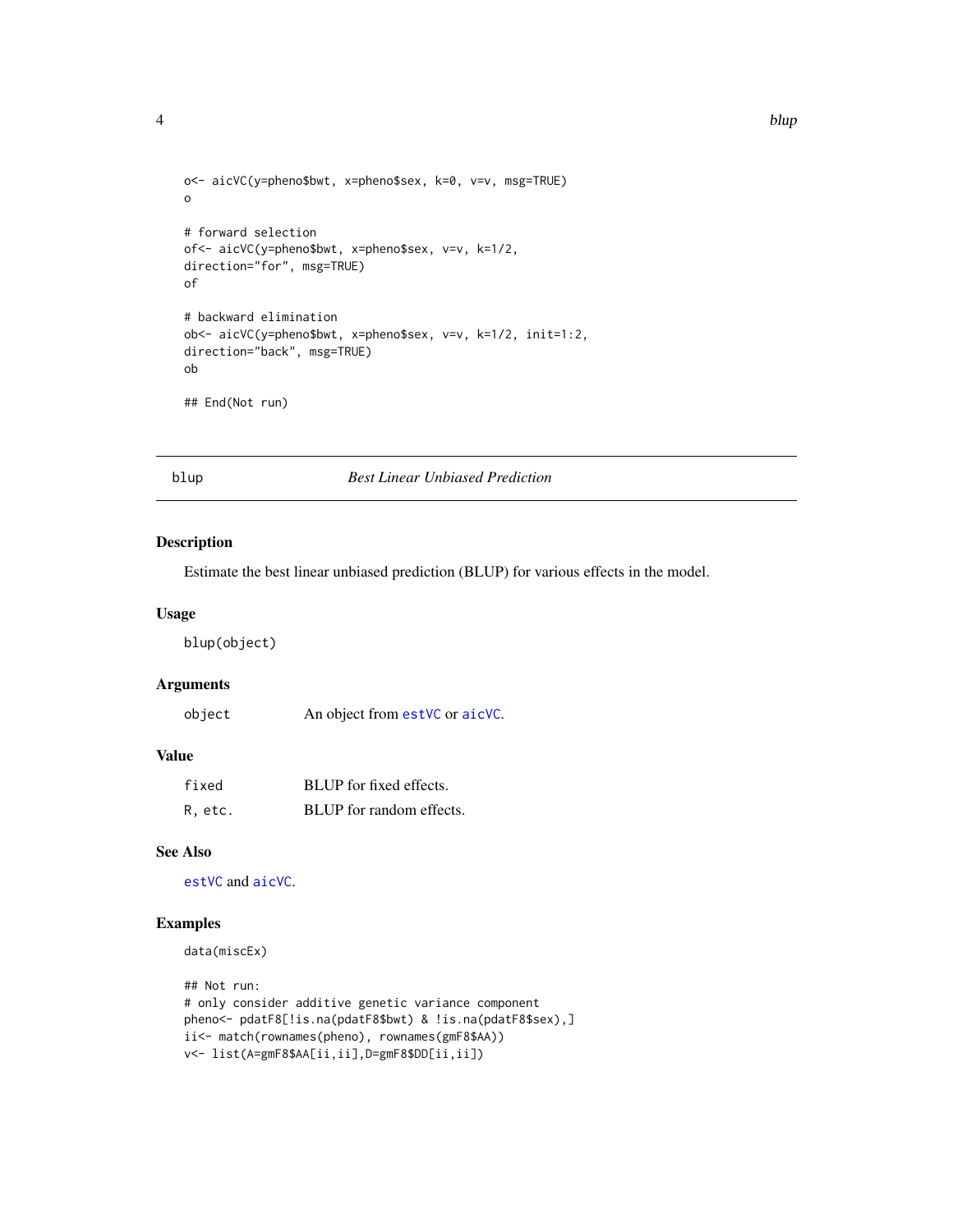<span id="page-4-0"></span>cic 5 and 5 and 5 and 5 and 5 and 5 and 5 and 5 and 5 and 5 and 5 and 5 and 5 and 5 and 5 and 5 and 5 and 5 and 5 and 5 and 5 and 5 and 5 and 5 and 5 and 5 and 5 and 5 and 5 and 5 and 5 and 5 and 5 and 5 and 5 and 5 and 5

```
vc<- estVC(y=pheno$bwt, x=pheno$sex, v=v)
b<- blup(vc)
## End(Not run)
```
#### <span id="page-4-1"></span>cic *Calculate Jacquard condensed identity coefficients*

#### Description

Calculate Jacquard condensed identity coefficients from a pedigree.

# Usage

cic(ped, ids, inter, df=3, ask = FALSE, msg = FALSE)

#### Arguments

| ped   | A pedigree, which is a data frame (id, father/sire, mother/dam, ). If given,<br>"generation" can be numeric $0, 1, 2, $ or non-numeric "F0", "F1", "F2",<br>If "sex" is included, male should be "M", "Male" or 1, and female should be<br>"F", "Female" or 2 (other than 0 and 1). If a founder is inbred, its ID should<br>be tagged by character 'i' (e.g. 1i, 2i, etc.). Note: 0 is reserved for unknown<br>father, mother or sex. |
|-------|----------------------------------------------------------------------------------------------------------------------------------------------------------------------------------------------------------------------------------------------------------------------------------------------------------------------------------------------------------------------------------------------------------------------------------------|
| ids   | IDs of the individuals for which to calculate the Jacquard condensed identity<br>coefficients. If missing, all individuals in the pedigree ped will be considered.                                                                                                                                                                                                                                                                     |
| inter | Intermediate generations, if given, where coefficients are calculated bottom-up.                                                                                                                                                                                                                                                                                                                                                       |
| df    | If inter is missing, df is used to derive (optimal) inter. If $df = \emptyset$ , then there<br>will no intermediate generations. If df is large (and free disk space is sufficient),<br>then all generations will be used as intermediate generations.                                                                                                                                                                                 |
| ask   | If true, users will be asked whether to proceed.                                                                                                                                                                                                                                                                                                                                                                                       |
| msg   | If true, will print out some messages.                                                                                                                                                                                                                                                                                                                                                                                                 |

# Details

The coefficients will be calculated for individuals with IDs specified by ids. All individuals will be considered if ids is missing. This is not recommended if the total number of individuals in the pedigree is large. Instead, it is recommended that ids is specified for interested individuals only

 $df$  is a tuning parameter. It should not be 0 (or smaller than 1) if the pedigree is large in depth (many generations) but the number of individuals is not small; otherwise, it can take forever to finish. It should not be Inf (or a large number) if the number of individuals in certain intermediate generation is very large.

Any individual without parent information is regarded as diallelic with two independent alleles. Users can add to their pedigree (e.g. 50 generations of selfing) if founders are inbred.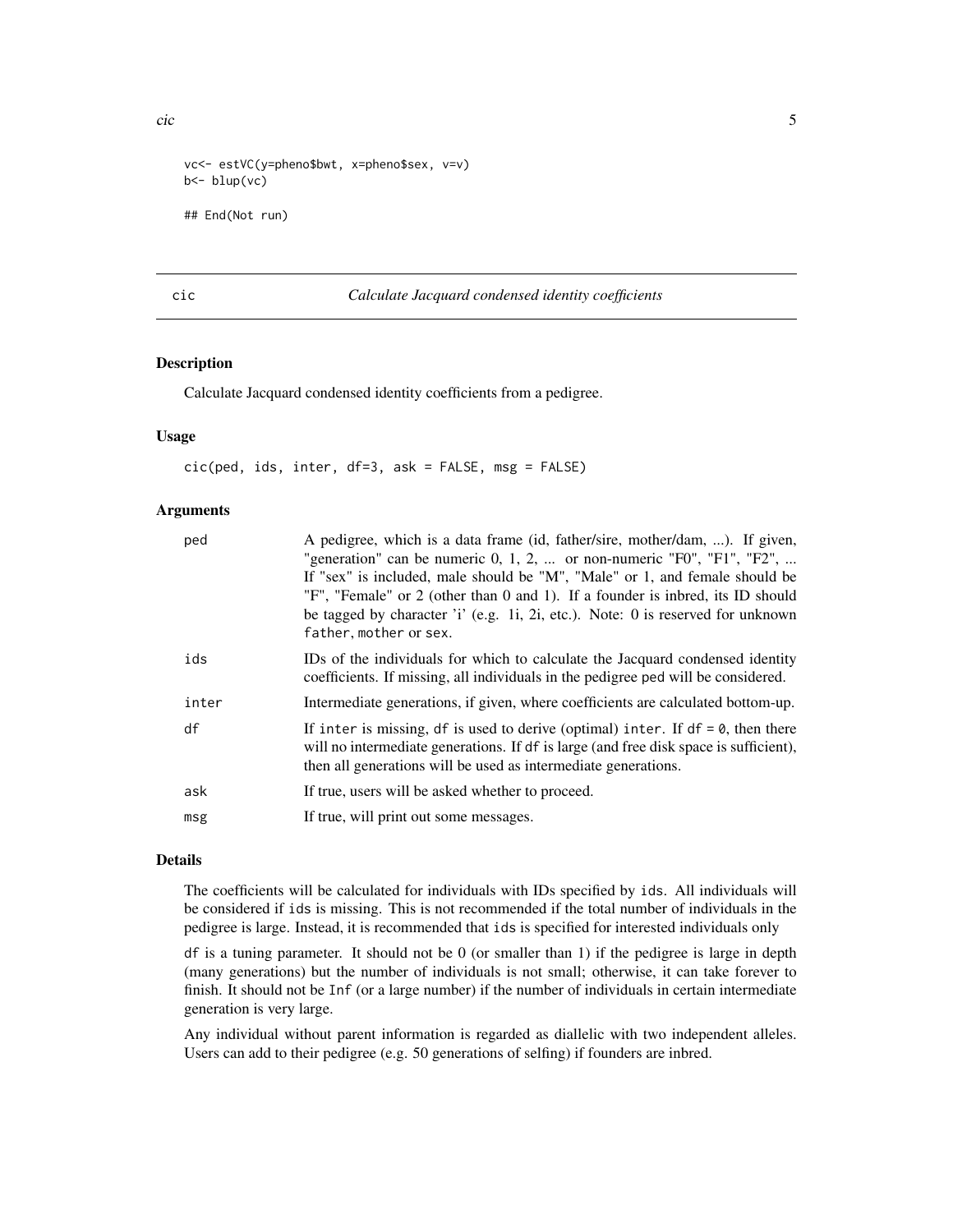# <span id="page-5-0"></span>Value

A matrix G with G[,j] being the j-th Jacquard identity coefficients.

#### Note

You may need the administrative privilege to run this function on systems such as Windows 7. It may require your operating system support "long long" integer type in C++. If you run this function in a windows system, make sure the working directory is under system volume C and you have the write privilege.

It is better to remove the working directory if the program is interrupted by external forces (e.g. killed by users).

Warning: you may need to run this program on a 64-bit machine in case of seeing such a message!

#### References

Abney, M., M. S. McPeek, and C. Ober (2000). Estimation of variance components of quantitative traits in inbred populations. Am. J. Hum. Genet. 141, 629-650.

### See Also

[pedRecode](#page-24-1) for more information.

#### Examples

data(miscEx)

ids<- sample(pedF8\$id[300:500],20)

```
## Not run:
# run 'cic' for the sampled individuals
# top-down
oo<- cic(pedF8, ids=ids, df=Inf, msg=TRUE)
# bottom-up
o1<- cic(pedF8, ids=ids, df=0, msg=TRUE)
# hybrid of top-down and bottom-up
o2<- cic(pedF8, ids=ids, ask=TRUE, msg=TRUE)
# same results
c(sum(abs(oo-o1) >1e-7),sum(abs(o2-o1) >1e-7))
```
## End(Not run)

eigen.sym *Spectral decomposition of a matrix*

#### **Description**

Computes eigenvalues and eigenvectors of real symmetric matrices.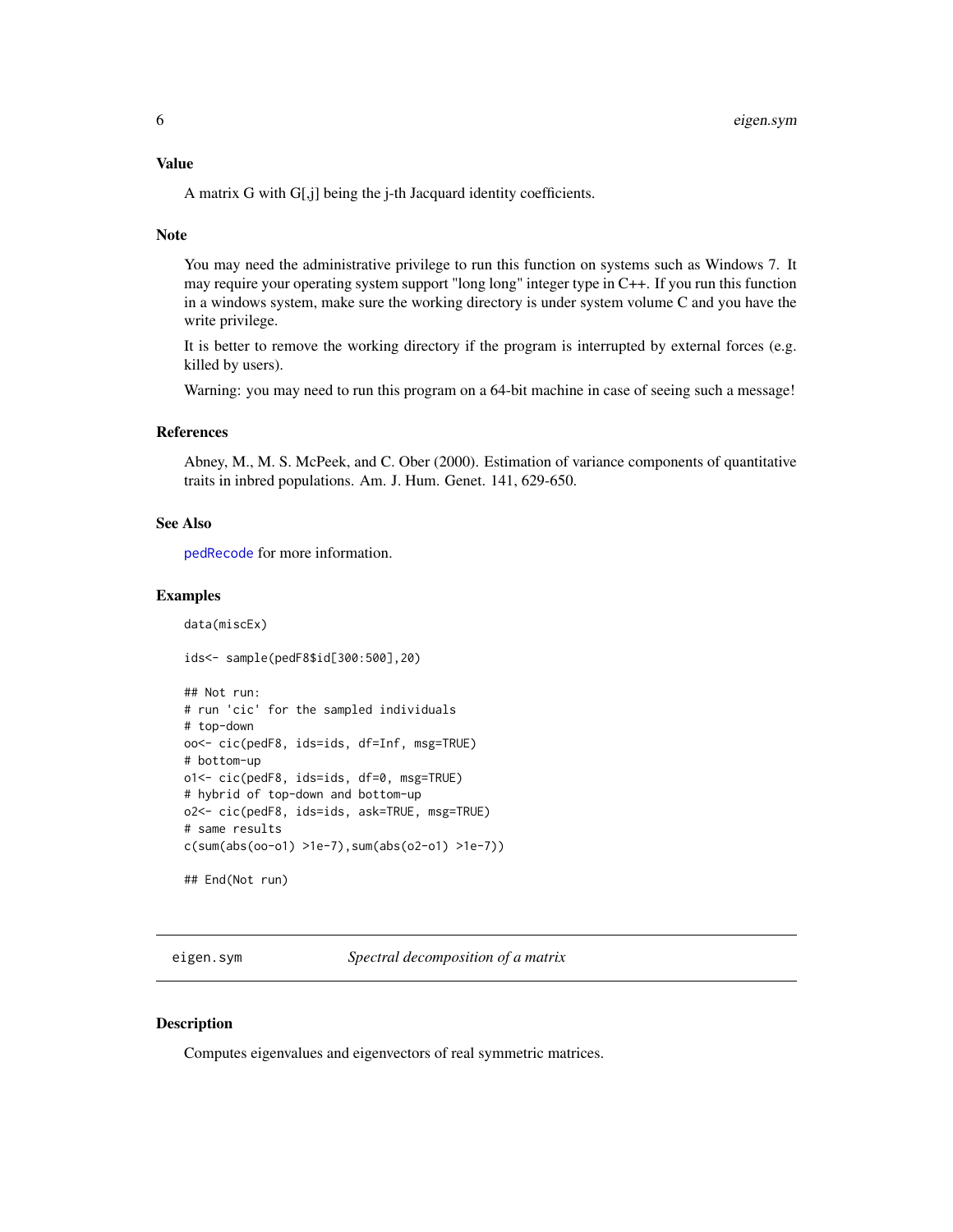#### <span id="page-6-0"></span> $\text{estVC}$  7

# Usage

eigen.sym(x)

# Arguments

x A real symmetric matrix.

# Details

This is to use the LAPACK routine 'DSYEVR' to perform spectral decomposition.

#### Value

| values  | a vector containing the eigenvalues of x, sorted in decreasing order.                    |
|---------|------------------------------------------------------------------------------------------|
| vectors | a matrix whose columns contain the eigenvectors of x, corresponding to eigen-<br>values. |

# Note

Warning: symmetry is not checked by the program!

# See Also

[eigen](#page-0-0) for more information.

<span id="page-6-1"></span>estVC *Estimate Variance Component Parameters*

# Description

Estimate model parameters for covariates, genetic variance components and residual effect.

#### Usage

```
estVC(y, x, v = list(E=diag(length(y))), initpar, nit = 25,
   control = list(), hessian = FALSE)
```
# Arguments

| A data frame or matrix, representing covariates if not missing.<br>x<br>v<br>considered to be an identify matrix if it is missing.<br>than E. | у | A numeric vector or a numeric matrix of one column (representing a phenotype)<br>for instance).                                                                                                                                                      |
|-----------------------------------------------------------------------------------------------------------------------------------------------|---|------------------------------------------------------------------------------------------------------------------------------------------------------------------------------------------------------------------------------------------------------|
|                                                                                                                                               |   |                                                                                                                                                                                                                                                      |
|                                                                                                                                               |   | A list of matrices representing variance components of interest. Note: E is re-<br>served for residual (or environmental) variance and can be missed in $v$ ; it is<br>v can be provided as a single matrix, representing a variance component other |
|                                                                                                                                               |   |                                                                                                                                                                                                                                                      |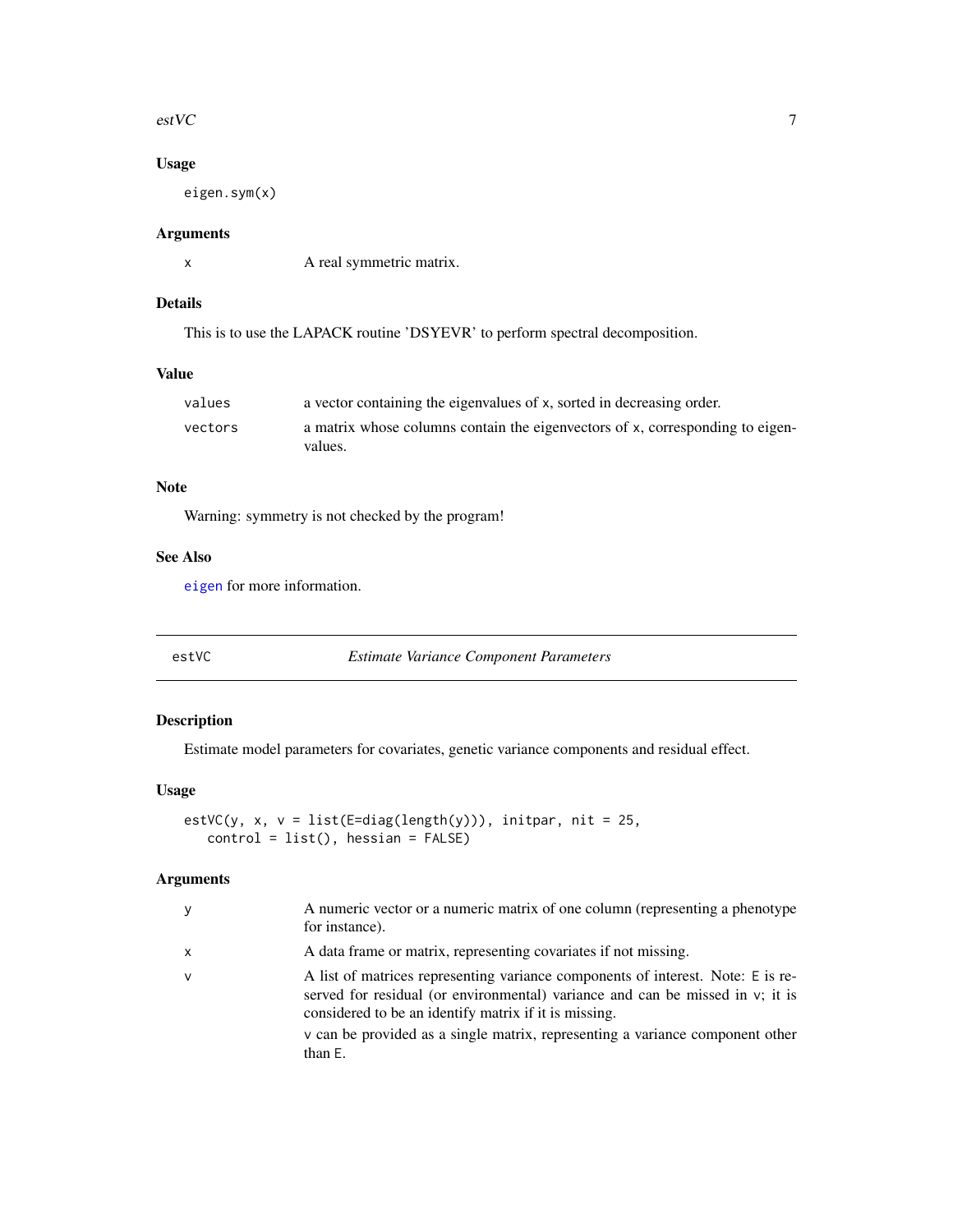<span id="page-7-0"></span>

| initpar | Optional initial parameter values.                                                                            |
|---------|---------------------------------------------------------------------------------------------------------------|
| nit     | Maximum number of iterations for optimization. Ignored if there are not more<br>than two variance components. |
| control | A list of control parameters to be passed to optim.                                                           |
| hessian | Logical. Should a numerically differentiated Hessian matrix be returned?                                      |
|         |                                                                                                               |

# Details

The optimization function [optim](#page-0-0) is adopted in the above function to estimate the parameters and maximum likelihood. Several optimization methods are available for the optimization algorithm in [optim](#page-0-0), but we recommend "Nelder-Mead" for the sake of stability. Alternatively, one may choose other options, e.g., "BFGS" to initialize and speed up the estimation procedure and then the procedure will automatically turn to "Nelder-Mead" for final results.

Normality is assumed for the random effects. Input data should be free of missing values.

#### Value

| par    | estimates of the model parameters.  |
|--------|-------------------------------------|
| value  | log-likelihood of the model.        |
| У      | y used.                             |
| X      | associated with x used.             |
| $\vee$ | variance component matrices v used. |
|        | other information.                  |

#### Note

Hessian matrix, if requested, pertains to -log-likelihood function.

# See Also

[optim](#page-0-0) and [rem](#page-32-1).

```
data(miscEx)
```

```
## Not run:
# no sex effect
pheno<- pdatF8[!is.na(pdatF8$bwt) & !is.na(pdatF8$sex),]
ii<- match(rownames(pheno), rownames(gmF8$AA))
v<- list(A=gmF8$AA[ii,ii], D=gmF8$DD[ii,ii])
o<- estVC(y=pheno$bwt, v=v)
o
# sex as fixed effect
fo<- estVC(y=pheno$bwt, x=pheno$sex, v=v)
fo
```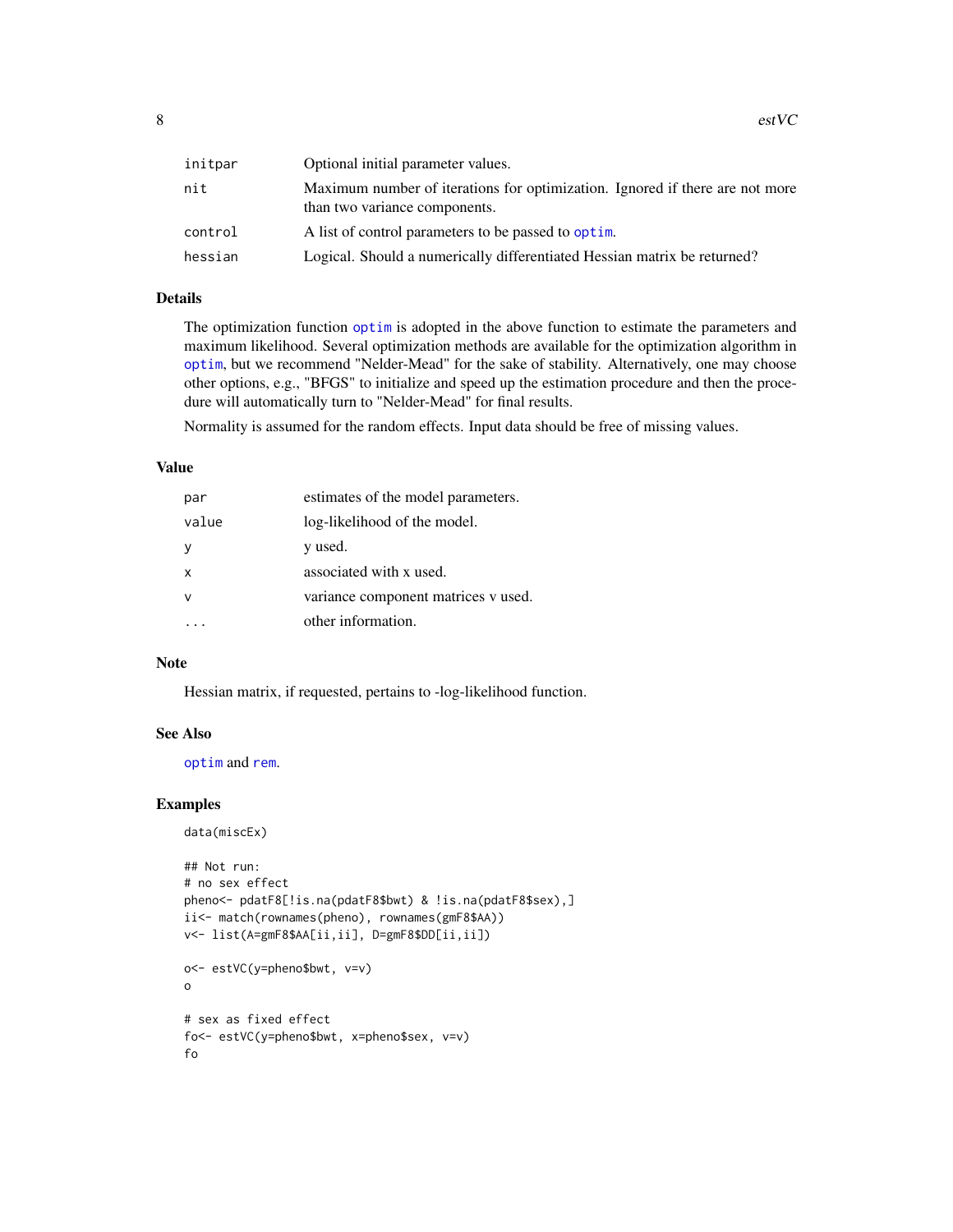# <span id="page-8-0"></span>genMatrix 9

```
2*(fo$value-o$value) # log-likelihood test statistic
# sex as random effect
SM<- rem(~sex, data=pheno)
ro<- estVC(y=pheno$bwt, v=c(v,list(Sex=SM$sex)))
ro
2*(ro$value-o$value) # log-likelihood test statistic
## End(Not run)
```
<span id="page-8-1"></span>

# genMatrix *Derive genetic matrices*

# Description

Derive genetic matrices from Jacquard condensed identity coefficients or genotypic data.

#### Usage

genMatrix(x)

# Arguments

x An object of [cic](#page-4-1) or [ibs](#page-16-1), or genotypic data in a matrix or a data frame with each row representing an individual and each column a marker locus and entry being "AA", "AB", "BB" (or 1, 2, 3) without missing genotypes.

# Value

| AA         | Additive genetic matrix.                               |
|------------|--------------------------------------------------------|
| DD.        | Dominance genetic matrix.                              |
| AD, HH, MH | Other three genetic matrices (see Abney et. al. 2000). |
| ih         | Inbreeding coefficients.                               |

# References

Abney, M., M. S. McPeek, and C. Ober (2000). Estimation of variance components of quantitative traits in inbred populations. Am. J. Hum. Genet. 141, 629-650.

# See Also

[cic](#page-4-1)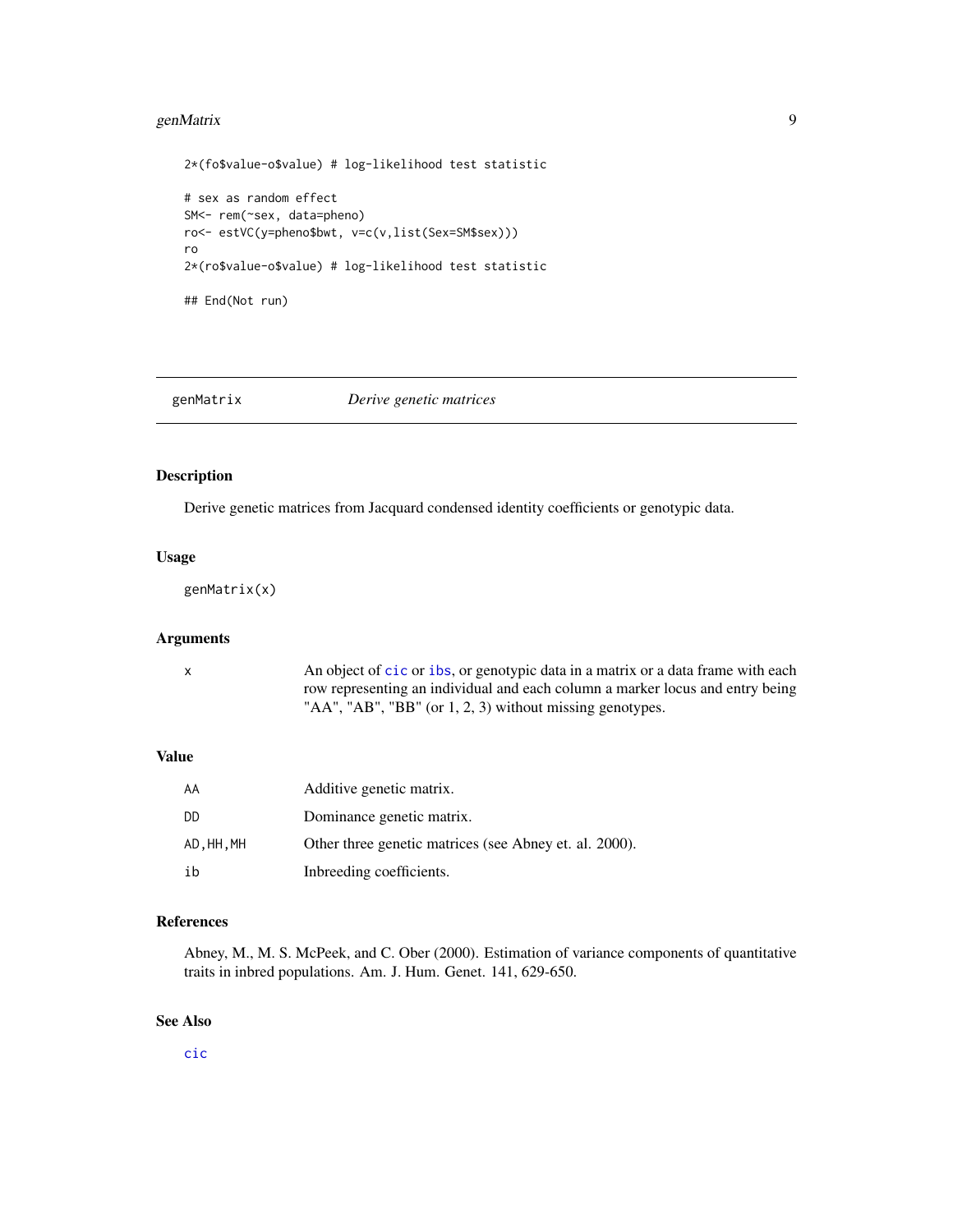# Examples

```
data(miscEx)
ids<- sample(pedF8$id[300:500],20)
## Not run:
# get condensed identity coefficients
oo<- cic(pedF8, ids=ids, df=0)
ksp<- kinship(pedF8, ids=ids) # kinship coefficients only
# extract genetic matrices
gm<- genMatrix(oo)
sum((gm$AA-2*ksp)>1e-7) # same results
## End(Not run)
```
<span id="page-9-1"></span>genoImpute *Impute Genotypic Data*

# Description

Impute missing genotypic data in advance intercross lines (AIL).

#### Usage

```
genoImpute(gdat, gmap, step, prd = NULL, gr = 2, pos = NULL,
   method = c("Haldane", "Kosambi"), na.str = "NA", msg = FALSE)
```
# Arguments

| gdat   | Genotype data. Should be a matrix or a data frame, with each row representing<br>an observation and each column a marker locus. The column names should be<br>marker names. Genotypes can be 1, 2 and 3, or "AA", "AB" and "BB". Optional<br>if an object prd from genoProb is used as an argument. |
|--------|-----------------------------------------------------------------------------------------------------------------------------------------------------------------------------------------------------------------------------------------------------------------------------------------------------|
| gmap   | A genetic map. Should be data frame (snp, chr, dist,), where "snp" is the SNP<br>(marker) name, "chr" is the chromosome where the "snp" is, and "dist" is the<br>genetic distance in centi-Morgan (cM) from the left of the chromosome.                                                             |
| step   | Optional. If specified, it is the maximum distance (in cM) between two adjacent<br>loci for which the probabilities are calculated. The distance corresponds to the<br>"cumulative" recombination rate at gr-th generation. If missing, only                                                        |
| prd    | An object from genoProb if not NULL. See "details" for more information.                                                                                                                                                                                                                            |
| gr     | The generation under consideration.                                                                                                                                                                                                                                                                 |
| pos    | Data frame (chr, dist, snp, ). If given, step will be ignored.                                                                                                                                                                                                                                      |
| method | Whether "Haldane" or "Kosambi" mapping function should be used.                                                                                                                                                                                                                                     |
| na.str | String for missing values.                                                                                                                                                                                                                                                                          |
| msg    | A logical variable. If TRUE, certain information will be printed out during<br>calculation.                                                                                                                                                                                                         |

<span id="page-9-0"></span>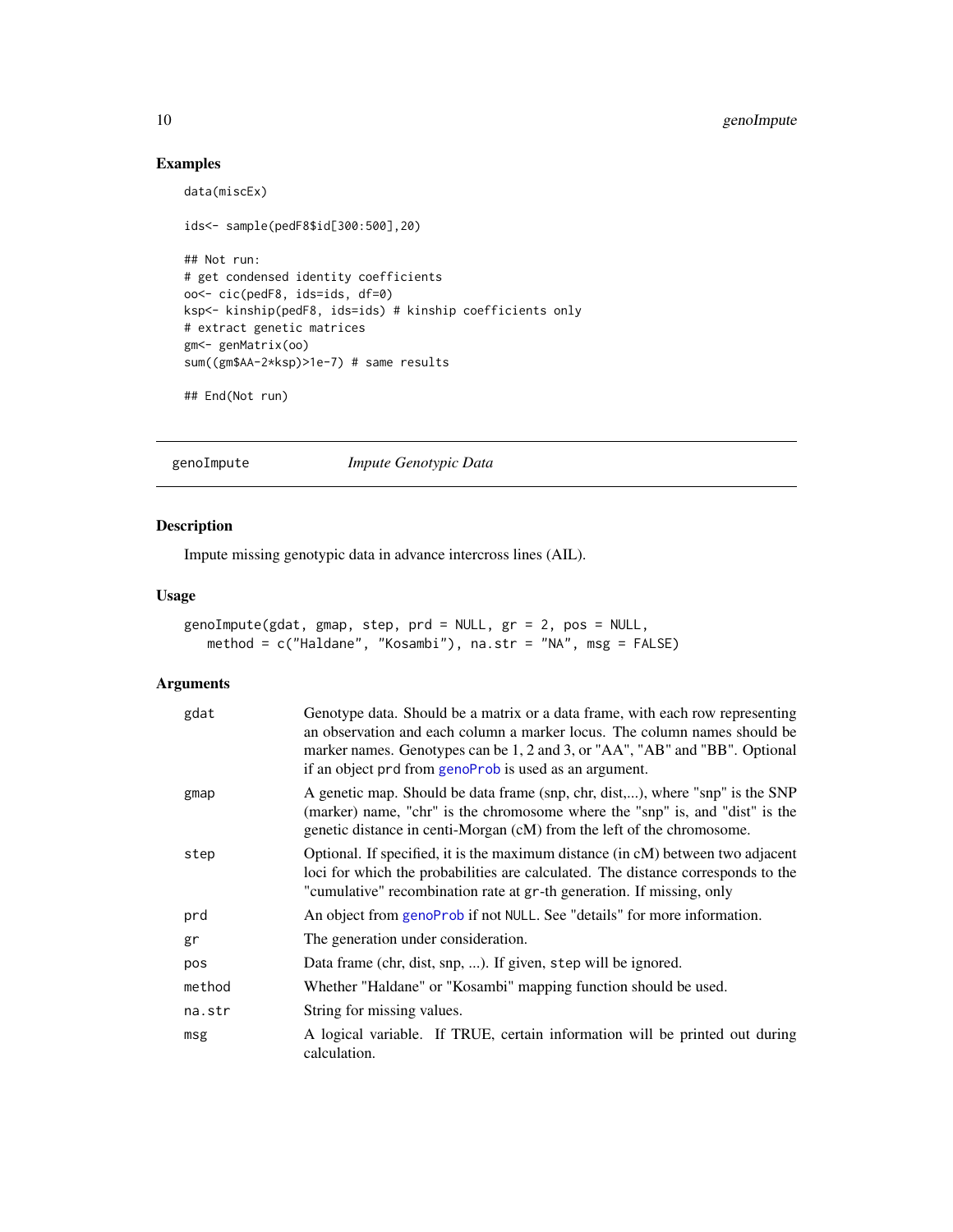#### <span id="page-10-0"></span>genoImpute 11

#### Details

The missing genotypic value is randomly assigned with a probability conditional on the genotypes of the flanking SNPs (makers).

An object, prd, from [genoProb](#page-11-1) alone can be used for the purpose of imputation. Then, the output (especially the putative loci) will be determined by prd. Optionally, it can be used together with gdat so that missing values in gdat will be imputed if possible, depending on whether loci in the columns of gdat can be identified in the third dimension of prd; this won't change the original genotypic data. See examples.

#### Value

A matrix with the number of rows being the same as gdat and with the number of columns depending on the SNP set in both gdat and gmap and the step length.

# Note

Currently only suitable for advanced intercross lines.

#### See Also

[genoProb](#page-11-1)

#### Examples

data(miscEx)

```
# briefly look at genotype data
sum(is.na(gdatF8))
gdatF8[1:5,1:5]
## Not run:
# run 'genoProb'
gdtmp<- gdatF8
   gdtmp<- replace(gdtmp,is.na(gdtmp),0)
prDat<- genoProb(gdat=gdtmp, gmap=gmapF8, gr=8, method="Haldane", msg=TRUE)
# imputation based on 'genoProb' object
tmp<- genoImpute(prd=prDat)
sum(is.na(tmp))
tmp[1:5,1:5]
# imputation based on both genotype data and 'genoProb' object
tmp<- genoImpute(gdatF8, prd=prDat)
sum(is.na(tmp))
tmp[1:5,1:5]
# imputation based on genotype data
tmp<- genoImpute(gdatF8, gmap=gmapF8, gr=8, na.str=NA)
sum(is.na(tmp))
tmp[1:5, 1:5]
# set "msg=TRUE" for more information
```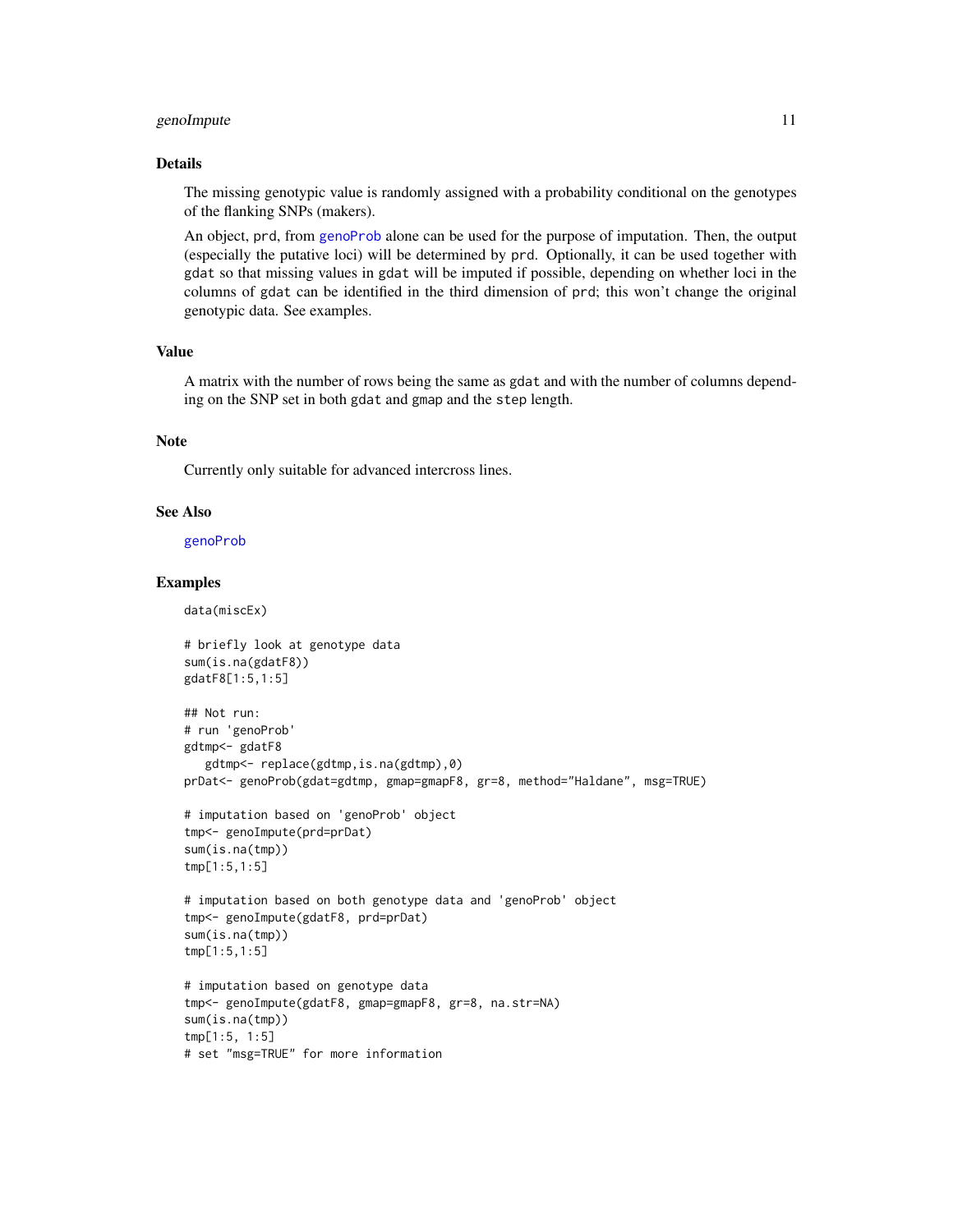<span id="page-11-0"></span>12 genoProb

```
tmp<- genoImpute(gdatF8, gmap=gmapF8, gr=8, na.str=NA, msg=TRUE)
sum(is.na(tmp))
tmp[1:5, 1:5]
## End(Not run)
```
# <span id="page-11-1"></span>genoProb *Probability of a Genotype.*

#### Description

Calculate the probability of a genotype at a locus conditional on the genotypes of its flanking markers in advance intercross lines (AIL).

# Usage

genoProb(gdat, gmap, step, gr = 2, pos = NULL, method=c("Haldane", "Kosambi"),  $msg = FALSE)$ 

#### Arguments

| gdat   | Genotype data. Should be a matrix or a data frame, with each row representing<br>an observation and each column a marker locus. The column names should be<br>marker names. Each entry should be 1, 2, 3 or 0, corresponding to "AA", "AB",<br>"BB" or missing genotype. |
|--------|--------------------------------------------------------------------------------------------------------------------------------------------------------------------------------------------------------------------------------------------------------------------------|
| gmap   | A genetic map. Should be data frame (snp, chr, dist,), where "snp" is the SNP<br>(marker) name, "chr" is the chromosome where the "snp" is, and "dist" is the<br>genetic distance in centi-Morgan (cM) from the left of the chromosome.                                  |
| step   | Optional. If specified, it is the maximum "cumulative" genetic distance (in cM)<br>between two adjacent loci for which the probabilities are calculated. The genetic<br>distance corresponds to the "cumulative" recombination rate at gr-th generation.                 |
| gr     | The generation under consideration.                                                                                                                                                                                                                                      |
| pos    | Data frame (chr, dist, snp, ). If given, step will be ignored.                                                                                                                                                                                                           |
| method | Whether "Haldane" or "Kosambi" mapping function should be used.                                                                                                                                                                                                          |
| msg    | A logical variable. If TRUE, certain information will be printed out during<br>calculation.                                                                                                                                                                              |

# Details

The "cumulative" genetic distance between any two adjacent loci for which probabilities are calculated is not larger than step. If step is missing or step = Inf, probabilities will only be calculated at loci in both the columns of gdat and the rows of gmap. If step is small, a large set of putative loci will be considered, including all loci defined by the columns of gdat and the rows of gmap.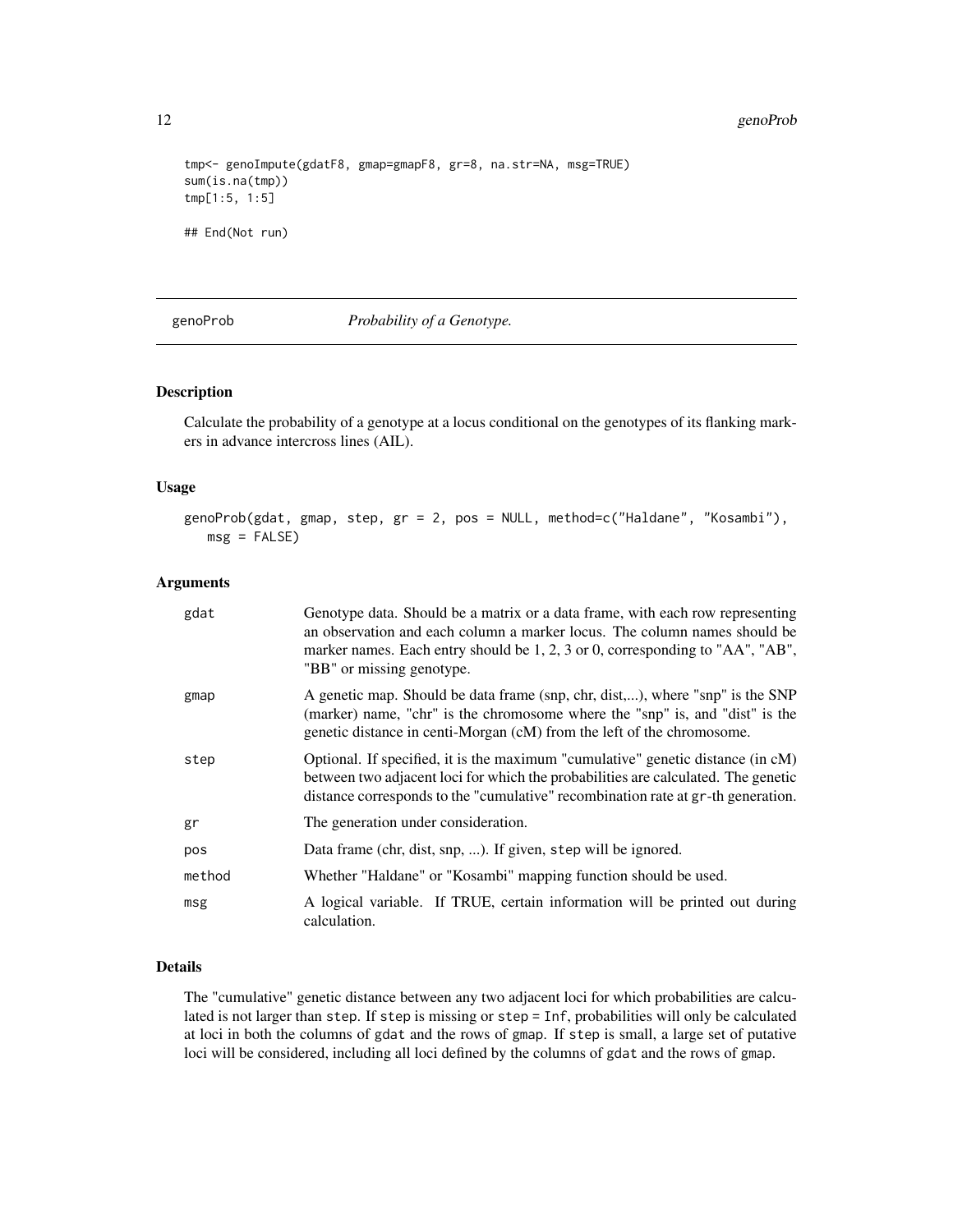#### <span id="page-12-0"></span>genoSim and the set of the set of the set of the set of the set of the set of the set of the set of the set of the set of the set of the set of the set of the set of the set of the set of the set of the set of the set of t

#### Value

Probabilities for genotypes as well as genetic map information (snp,chr,dist)

pr A 3-D array with the first dimension corresponding to that of gdat, the second to three genotype and the third to the putative loci. The probabilities will be -1 if not imputable, which happens when the genotype data is missing at all loci on the chromosome.

#### Note

Currently only suitable for advanced intercross lines.

#### Examples

```
data(miscEx)
## Not run:
# briefly look at genotype data
sum(is.na(gdatF8))
gdatF8[1:5,1:5]
gdtmp<- gdatF8
  gdtmp<- replace(gdtmp,is.na(gdtmp),0)
# In case an individual is not imputable, then
# one needs to assign genotypes manually
prDat<- genoProb(gdat=gdtmp, gmap=gmapF8, gr=8, method="Haldane", msg=TRUE)
prDat$pr[1:5,,1:5]
```
## End(Not run)

<span id="page-12-1"></span>genoSim *Generate Genotypic Data*

#### **Description**

Simulate genotypic data from a pedigree in advanced intercross lines (AIL).

#### Usage

```
genoSim(ped, gmap, ids, hap, method = c("Haldane", "Kosambi"))
```
#### Arguments

ped A pedigree, which is a data frame (id, sex, father/sire, mother/dam, ...). In "sex", male should be "M", "Male" or 1, and female should be "F", "Female" or 2 (other than 0 and 1). If given, "generation" can be numeric 0, 1, 2, ... or nonnumeric "F0", "F1", "F2", ..., which should be in an increasing order. Note that 0 is reserved for missing values. If a father/mother is an inbred founder, its ID should be tagged by character 'i' (e.g. 1i, 2i, etc.). See [pedRecode](#page-24-1).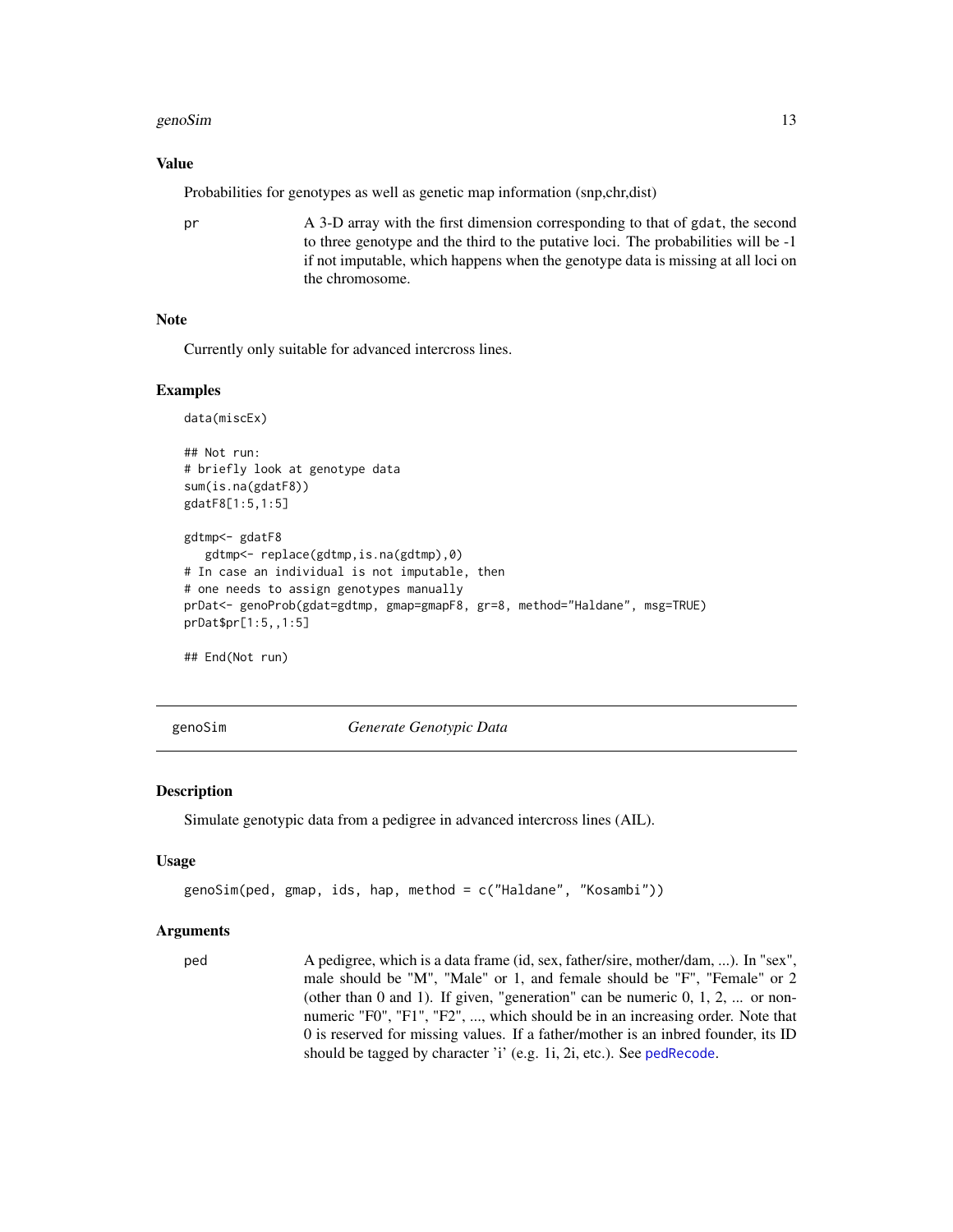<span id="page-13-0"></span>

| gmap   | A genetic map. Should be data frame (snp, chr, dist, ), where "snp" is the SNP<br>(marker) name, "chr" is the chromosome where the "snp" is, and "dist" is the<br>genetic distance in centi-Morgan (cM) from the left of the chromosome. If gmap                                                                                                                                                                                                                                                                                      |
|--------|---------------------------------------------------------------------------------------------------------------------------------------------------------------------------------------------------------------------------------------------------------------------------------------------------------------------------------------------------------------------------------------------------------------------------------------------------------------------------------------------------------------------------------------|
|        | is missing but hap not, all but the first two columns of hap are ignored.                                                                                                                                                                                                                                                                                                                                                                                                                                                             |
| ids    | Genotypic data are extracted only for individuals with IDs specified by ids. If<br>missing, genotypic data are extracted for all individuals in the pedigree. If ped<br>is an object of pedRecode, ids should be referred to "old" IDs.                                                                                                                                                                                                                                                                                               |
| hap    | Founders' haplotype data if not missing. Rows correspond to founders as spec-<br>ified by row names, and columns correspond to loci in the genetic map gmap<br>in the exact order. For an individual, the haplotype should be $(f1 \text{ m}1 f2 \text{ m}2)$<br>) where fi is the allele from father at the <i>i</i> -th locus and mi is the allele from<br>mother at the <i>i</i> -th locus. Elements should be non-negative integers that are not<br>larger than 16384. If hap is not supplied, founders are assumed to be inbred. |
| method | Whether "Haldane" or "Kosambi" mapping function should be used. This will<br>be ignored if the recombination rate recRate is a component of gmap.                                                                                                                                                                                                                                                                                                                                                                                     |

# Details

The pedigree should be in the same format as an output of [pedRecode](#page-24-1). Sex chromosome should be marked by 'x' or 'X'. Founders mean those whose parents have 0 or negative IDs after the pedigree is recoded by [pedRecode](#page-24-1). In addition, it is assumed that there are not more than two founders; otherwise, you may run [hapSim](#page-14-1) and then extract genotypes manually.

#### Value

A matrix, with entry value s-1 where s is the summation of the numbers representing two alleles at a locus. For instance, 1, 2, and 3 representing genotypes "AA", "AB" and "BB" respectively if hap is not specified. Each row represent an observation, and each column corresponds to SNP in gmap.

#### Note

Sex may be used as a covariate if significance on x-chromosome is assessed by gene dropping through this function.

#### See Also

[pedRecode](#page-24-1) for more information.

#### Examples

```
data(miscEx)
```

```
## Not run:
# simulate genotypes for F8 individuals
ids<- sapply(pedF8$id[pedF8$gen == "F8" & pedF8$sire != "32089"], as.character)
gdt<- genoSim(pedF8, gmapF8, ids=ids)
dim(gdt)
gdt[1:5,1:5]
```
## End(Not run)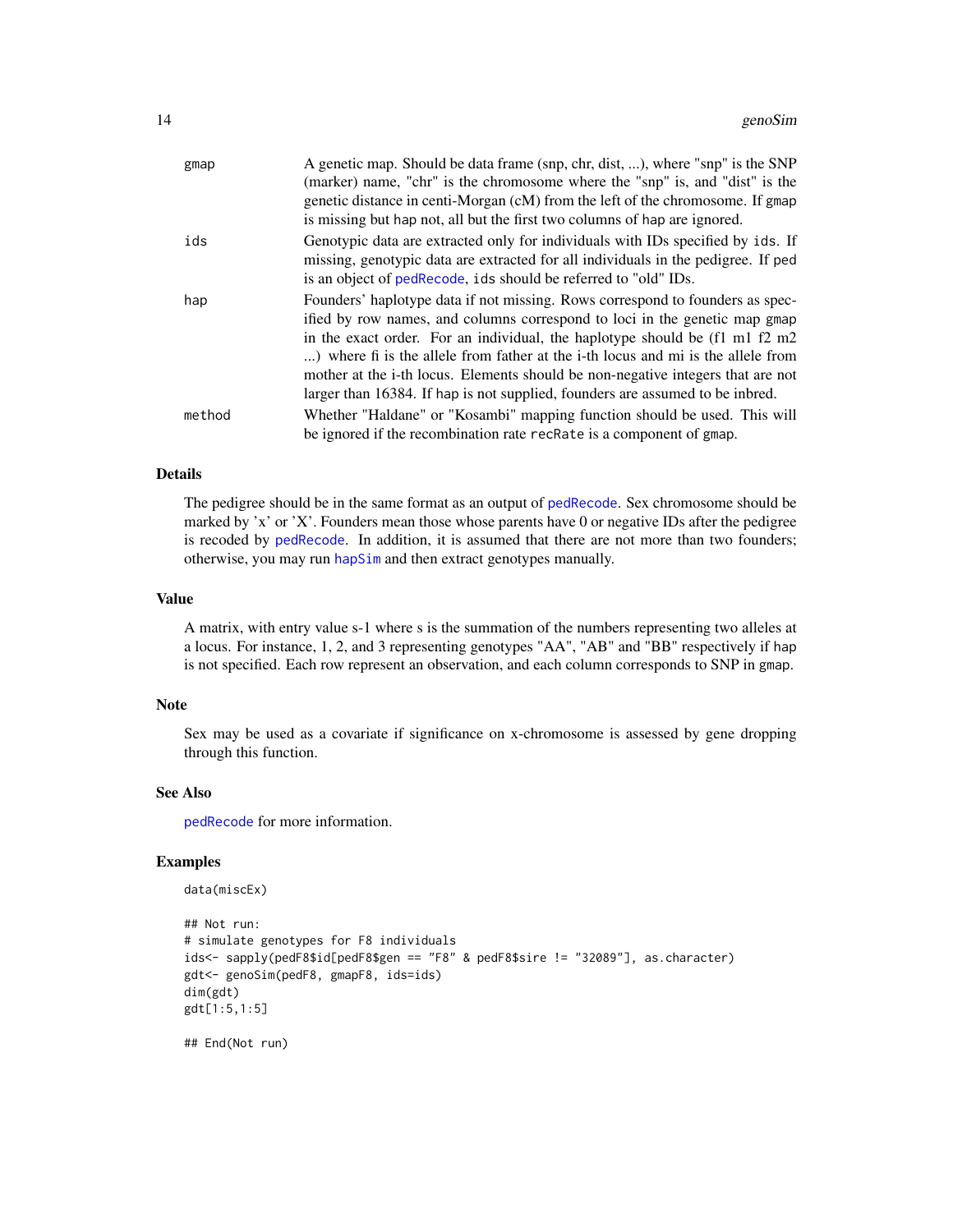# Description

Obtain estimates using generalized least squares (gls).

#### Usage

gls(formula, data, vc = NULL, test=c("none","F"))

# Arguments

| formula | An object of class "formula": a symbolic description of the model to be fitted.                                                   |
|---------|-----------------------------------------------------------------------------------------------------------------------------------|
| data    | An data frame containing the variables in the model.                                                                              |
| VC.     | An object from estVC or aicVC or an estimated variance-covariance matrix in-<br>duced by relatedness and environment if not NULL. |
| test    | Wheter F-test is performed.                                                                                                       |

## Value

A matrix with columns: "Estimate", "Std. Error", "t value" and "Pr(>|t|)", or an ANOVA table if F-test is requested.

#### See Also

[lm](#page-0-0).

<span id="page-14-1"></span>hapSim *Generate Genotypic Data*

# Description

Simulate gametic data from a pedigree.

# Usage

```
hapSim(ped, gmap, ids, hap, method = c("Haldane", "Kosambi"))
```
<span id="page-14-0"></span>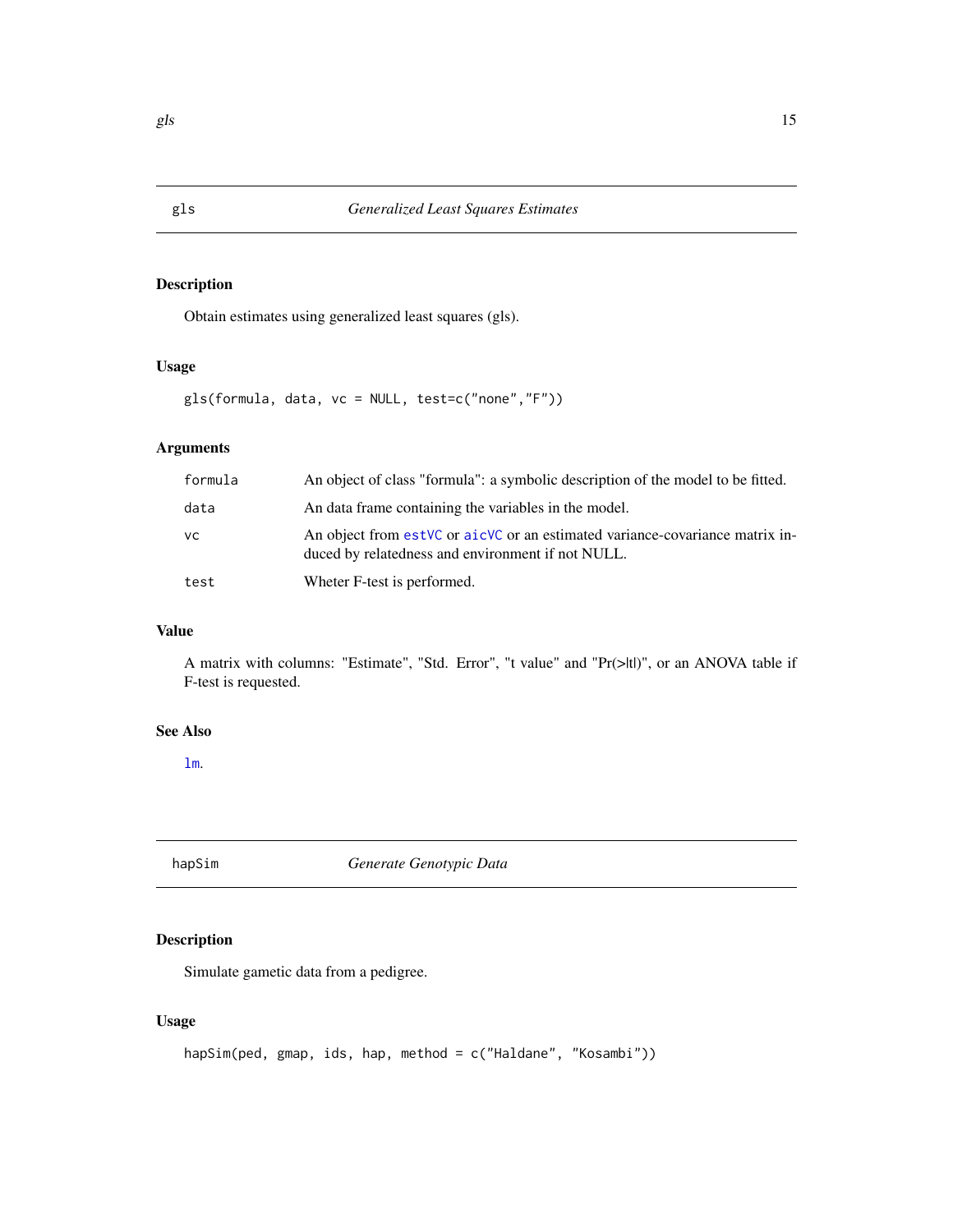# <span id="page-15-0"></span>Arguments

| ped    | A pedigree, which is a data frame (id, sex, father/sire, mother/dam, ). In "sex",<br>male should be "M", "Male" or 1, and female should be "F", "Female" or 2<br>(other than 0 and 1). If given, "generation" can be numeric $0, 1, 2, $ or non-<br>numeric "F0", "F1", "F2", , which should be in an increasing order. Note that<br>0 is reserved for missing values. If a father/mother is an inbred founder, its ID<br>should be tagged by character 'i' (e.g. 1i, 2i, etc.). See pedRecode.    |
|--------|----------------------------------------------------------------------------------------------------------------------------------------------------------------------------------------------------------------------------------------------------------------------------------------------------------------------------------------------------------------------------------------------------------------------------------------------------------------------------------------------------|
| gmap   | A genetic map. Should be data frame (snp, chr, dist, ), where "snp" is the SNP<br>(marker) name, "chr" is the chromosome where the "snp" is, and "dist" is the<br>genetic distance in centi-Morgan (cM) from the left of the chromosome. If gmap<br>is missing but hap not, all but the first two columns of hap are ignored.                                                                                                                                                                      |
| ids    | Genotypic data are extracted only for individuals with IDs specified by ids. If<br>missing, genotypic data are extracted for all individuals in the pedigree. If ped<br>is an object of pedRecode, ids should be referred to "old" IDs.                                                                                                                                                                                                                                                            |
| hap    | Founders' haplotype data if not missing. Rows correspond to founders as spec-<br>ified by row names, and columns correspond to loci in the genetic map gmap<br>in the exact order. For an individual, the haplotype should be (f1 m1 f2 m2<br>) where fi is the allele from father at the i-th locus and mi is the allele from<br>mother at the i-th locus. Elements should be non-negative integers that are not<br>larger than 16384. If hap is not supplied, founders are assumed to be inbred. |
| method | Whether "Haldane" or "Kosambi" mapping function should be used. This will<br>be ignored if the recombination rate recRate is a component of gmap.                                                                                                                                                                                                                                                                                                                                                  |

# Details

The pedigree should be in the same format as an output of [pedRecode](#page-24-1). Founders mean those whose parents have 0 or negative IDs after the pedigree is recoded by [pedRecode](#page-24-1).

# Value

A matrix giving haplotypes.

# See Also

[pedRecode](#page-24-1) for more information.

```
data(miscEx)
```

```
## Not run:
# prepare pedigree in desired format
pedR<- pedRecode(pedF8)
pedR[1:5,] # check to find out three founders
# fake founder haplotypes
hapDat<- rbind(rep(1:2,nrow(gmapF8)),rep(3:4,nrow(gmapF8)),rep(5:6,nrow(gmapF8)))
rownames(hapDat)<- c("32089","1","2")
# simulate hyplotypes for F8 individuals
```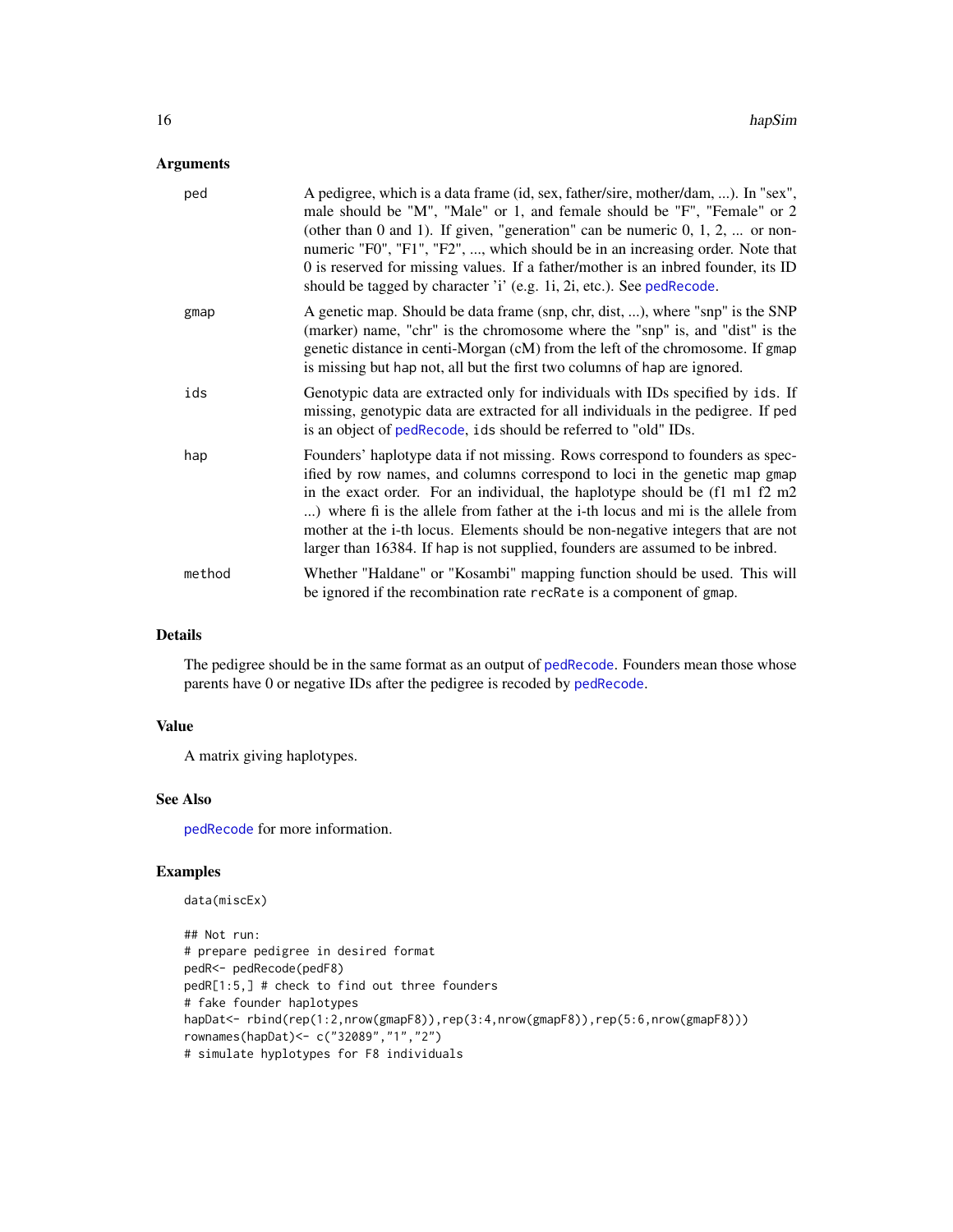<span id="page-16-0"></span> $\frac{17}{2}$ 

```
hd<- hapSim(pedF8, gmapF8, ids=pedF8$id[pedF8$gen=="F8"], hap=hapDat)
dim(hd)
hd[1:5,1:10]
## End(Not run)
```
#### <span id="page-16-1"></span>ibs *Estimate Jacquard condensed identity coefficients*

#### Description

Estimate Jacquard condensed identity coefficients by identity-by-state (IBS) from genotypic data.

# Usage

ibs(x)

#### Arguments

x Genotype data with genotypes ("AA", "AB", "BB", or, 1, 2, 3) and without missing data, or probabilities for these genotypes (e.g., obtained by using [genoProb](#page-11-1)). In case of genotype data, rows represent individuals and columns represent SNPs.

#### Value

A matrix G with G[,j] being the j-th Jacquard identity coefficients.

# Note

Currently only support the two-allele data.

#### See Also

[genMatrix](#page-8-1)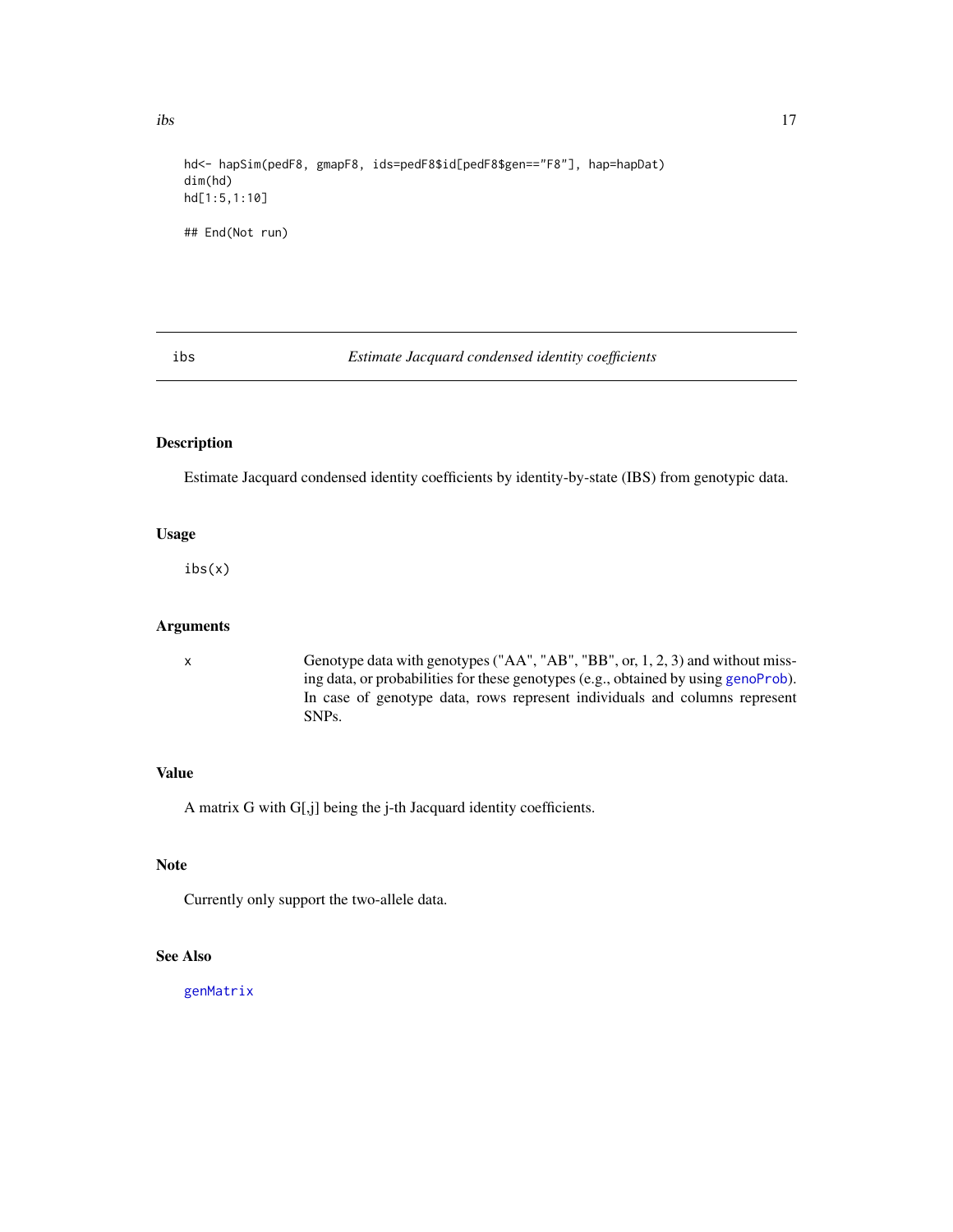<span id="page-17-0"></span>

# Description

Calculate kinship coefficients from a pedigree.

# Usage

kinship(ped, ids, all = TRUE, msg = TRUE)

# Arguments

| ped | A pedigree, which a data frame (id, sire, dam, ). If given, "generation" can be<br>numeric 0, 1, 2,  or non-numeric "F0", "F1", "F2",  If "sex" is included, male<br>should be "M", "Male" or 1, and female should be "F", "Female" or 2 (other than<br>0 and 1). If a founder is inbred, its ID should be tagged by character 'i' (e.g. 1i,<br>2i, etc.). Note that 0 is reserved for missing values. |
|-----|--------------------------------------------------------------------------------------------------------------------------------------------------------------------------------------------------------------------------------------------------------------------------------------------------------------------------------------------------------------------------------------------------------|
| ids | IDs of the individuals. If given, kinship coefficients are extracted for individuals<br>with ID ids; otherwise, kinship coefficients are provided for all individuals in<br>the pedigree.                                                                                                                                                                                                              |
| all | If false, sires and dams with no parents are treated as unknown.                                                                                                                                                                                                                                                                                                                                       |
| msg | If false, messages are suppressed.                                                                                                                                                                                                                                                                                                                                                                     |

# Value

A matrix giving kinship coefficients.

# Examples

```
data(miscEx)
```
ids<- sample(pedF8\$id,10) ## Not run: ksp<- kinship(pedF8,ids=ids)

## End(Not run)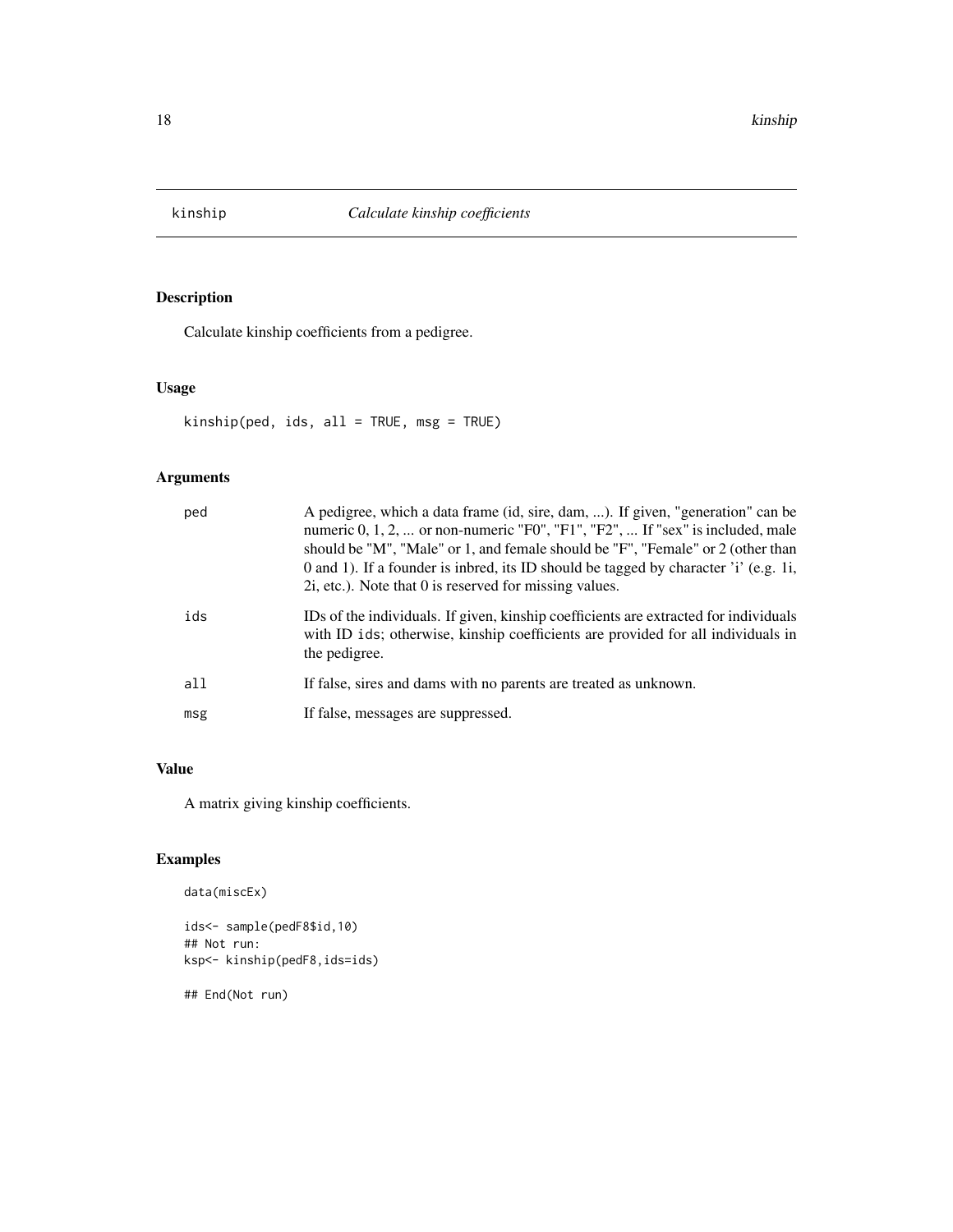<span id="page-18-0"></span>

#### Description

Estimate LOD support intervals.

#### Usage

 $lodci(llk, cv = 0, lod = 1.5, drop = 3)$ 

# Arguments

| 11k       | A data frame with components (chr, dist, y, ), where "chr" is the chromosome<br>on which the scanning locus is located, "dist" is the genetic or physical position<br>of the scanning locus, and "y" is the test statistic. |
|-----------|-----------------------------------------------------------------------------------------------------------------------------------------------------------------------------------------------------------------------------|
| <b>CV</b> | Threshold. Reported support intervals cover at least one scanning locus where<br>$11k$ \$y > cv.                                                                                                                            |
| lod       | LOD (specified by 1od, which is 1.5 by default) support intervals to be reported<br>when 11k\$y is converted to LOD score.                                                                                                  |
| drop      | 3 by default. See "details".                                                                                                                                                                                                |

# Details

In case of multiple peaks on a chromosome, a peak has to satisfy: a) above the threshold cv; b) drops, e.g., 3 LOD on both sides except chromosome ends. So if two peaks close to each other but LOD between them doesn't drop, e.g., 3 LOD, only one of them is considered.

# Value

A data frame with the following components:

| chr   | The chromosome                |
|-------|-------------------------------|
| lower | The lower bound               |
| upper | The upper bound               |
| index | Indicates which scanning loci |

```
data(miscEx)
```

```
## Not run:
# impute missing genotypes
pheno<- pdatF8[!is.na(pdatF8$bwt) & !is.na(pdatF8$sex),]
ii<- match(rownames(pheno), rownames(gdatF8))
geno<- gdatF8[ii,]
ii<- match(rownames(pheno), rownames(gmF8$AA))
```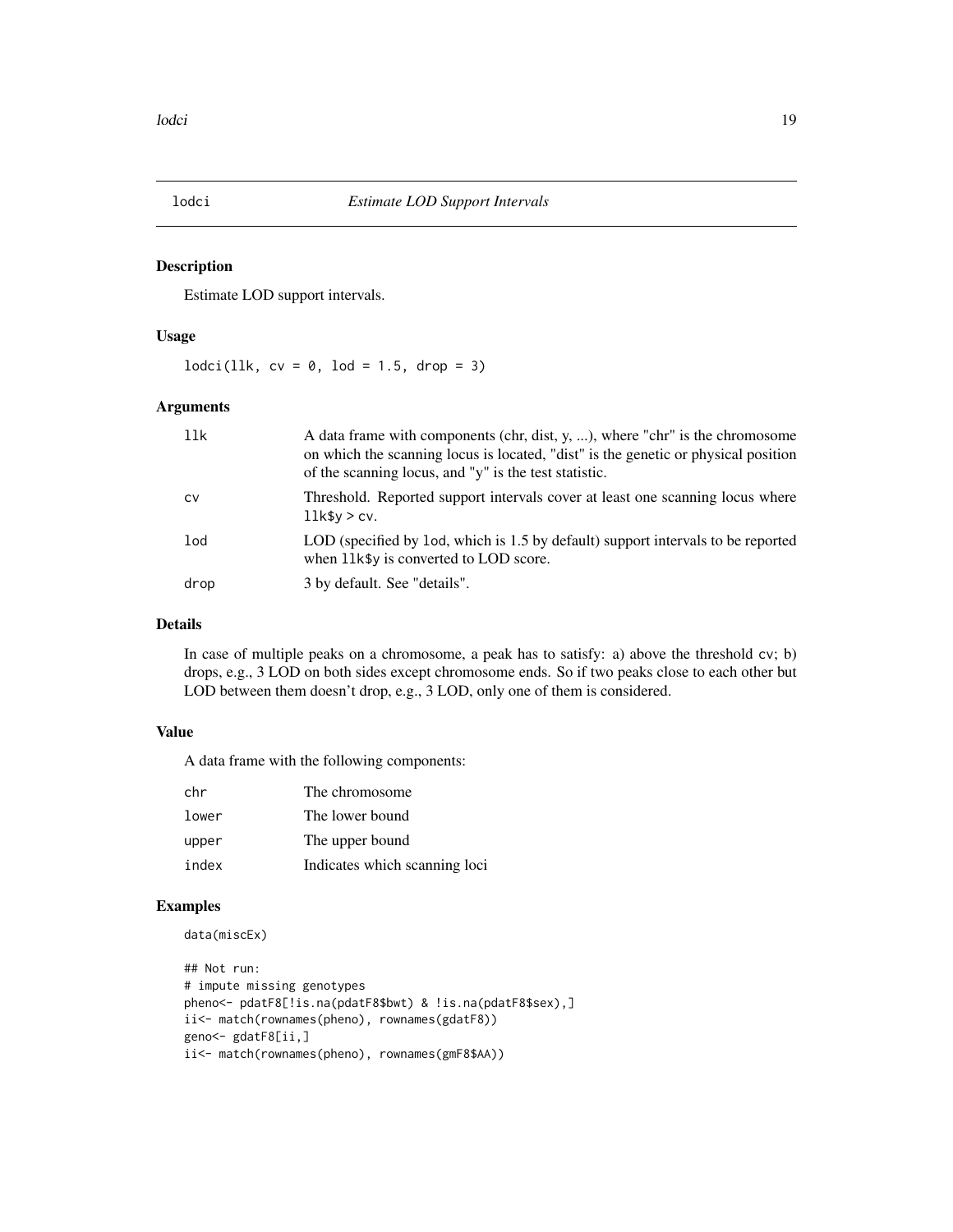```
v<- list(A=gmF8$AA[ii,ii], D=gmF8$DD[ii,ii])
gdtmp<- geno
  gdtmp<- replace(gdtmp,is.na(gdtmp),0)
# run 'genoProb'
prDat<- genoProb(gdat=gdtmp, gmap=gmapF8,
  gr=8, method="Haldane", msg=TRUE)
# estimate variance components
o<- estVC(y=pheno$bwt, x=pheno$sex, v=v)
# genome scan
llk.hk<- scanOne(y=pheno$bwt, x=pheno$sex, vc=o, prdat=prDat)
# extract LOD support intervals
tmp<- data.frame(y=llk.hk$LRT, chr=llk.hk$chr, dist=llk.hk$dist)
lodci(tmp, cv=10, lod=1.5, drop=3)
## End(Not run)
```
mAIC *Multiple QTL AIC*

# Description

Multiple QTL model selection by AIC criterion.

# Usage

```
mAIC(y, x, gdat, prdat = NULL, vc = NULL, chrIdx, xin, k = 2,direction = c("both","backward","forward"), ext = FALSE, msg = FALSE)
```
#### Arguments

| у         | A numeric vector or a numeric matrix of one column (representing a phenotype)<br>for instance).                                                                                                                                                                               |
|-----------|-------------------------------------------------------------------------------------------------------------------------------------------------------------------------------------------------------------------------------------------------------------------------------|
| x         | A data frame or matrix, representing covariates if not missing.                                                                                                                                                                                                               |
| gdat      | Genotype data. Should be a matrix or a data frame, with each row representing<br>an observation and each column a marker locus. The column names should be<br>marker names. Numeric coding of genotype is treated as numeric. Ignored if<br>prdat is an object from genoProb. |
| <b>VC</b> | An object from estVC or aicVC, or an estimated variance-covariance matrix<br>induced by relatedness. The scan will assume no polygenic variation if yc is<br>NULL.                                                                                                            |
| prdat     | An object from genoProb.                                                                                                                                                                                                                                                      |
| chrIdx    | Chromsome index of markers in columns of gdat if given. Ignored if prdat is<br>an object from genoProb.                                                                                                                                                                       |
| xin       | Vector indicating whether a locus is already in the model.                                                                                                                                                                                                                    |
|           |                                                                                                                                                                                                                                                                               |

<span id="page-19-0"></span>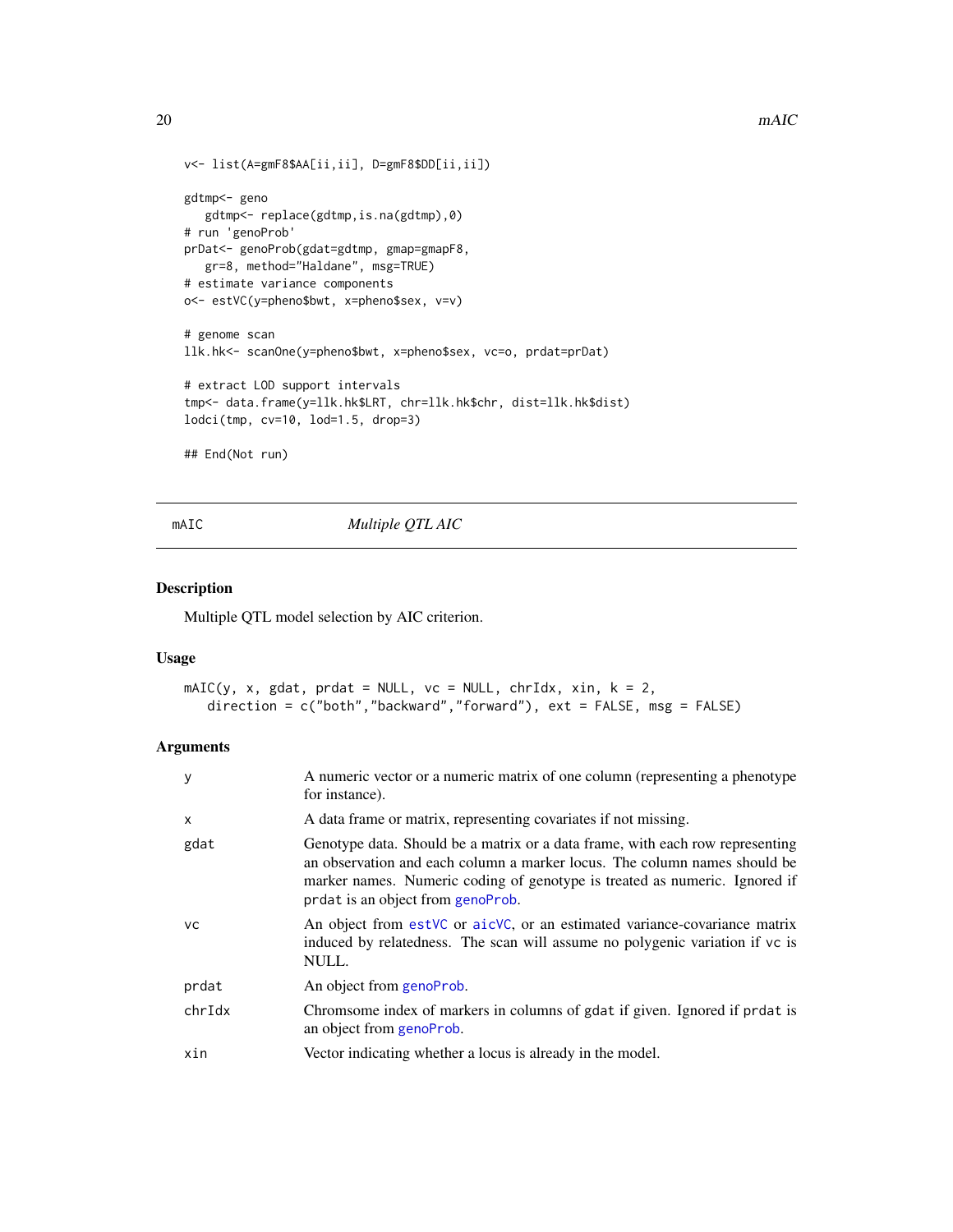#### <span id="page-20-0"></span> $mAIC$  21

| k         | Penalty on a parameter. The selection criterion is the known "AIC" if $k = 2$ and<br>is "BIC" if $k = log(n)$ where "n" is the sample size. |
|-----------|---------------------------------------------------------------------------------------------------------------------------------------------|
| direction | The mode of search: "both", "forward" or "backward" with default "both".                                                                    |
| ext       | A logical variable. True if ones wants more exhaustive search.                                                                              |
| msg       | A logical variable. True if ones wants to track the process for monitoring pur-                                                             |
|           | pose.                                                                                                                                       |

# Details

Makes use of "Haley-Knott" method (Haley and Knott 1992) if prdat is an object from [genoProb](#page-11-1).

#### Value

A list with the following components:

model: the resulting model;

aic: AIC of the model;

snp: selected SNPs.

xin: vector indicating whether a SNP is selected.

# Note

Currently only suitable for advanced intercross lines (or diallelic data).

#### References

Haley, C. S., and S. A. Knott (1992). A simple regression method for mapping quantitative trait loci in line crosses using flanking markers. Heredity 69: 315-324.

#### See Also

[optim](#page-0-0), [genoProb](#page-11-1) and [aicVC](#page-1-1).

#### Examples

data(miscEx)

```
## Not run:
# impute missing genotypes
pheno<- pdatF8[!is.na(pdatF8$bwt) & !is.na(pdatF8$sex),]
ii<- match(rownames(pheno), rownames(gdatF8))
geno<- gdatF8[ii,]
ii<- match(rownames(pheno), rownames(gmF8$AA))
v<- list(A=gmF8$AA[ii,ii], D=gmF8$DD[ii,ii])
gdat.imp<- genoImpute(geno, gmap=gmapF8,
  gr=8, na.str=NA)
# estimate variance components
o<- estVC(y=pheno$bwt, x=pheno$sex, v=v)
```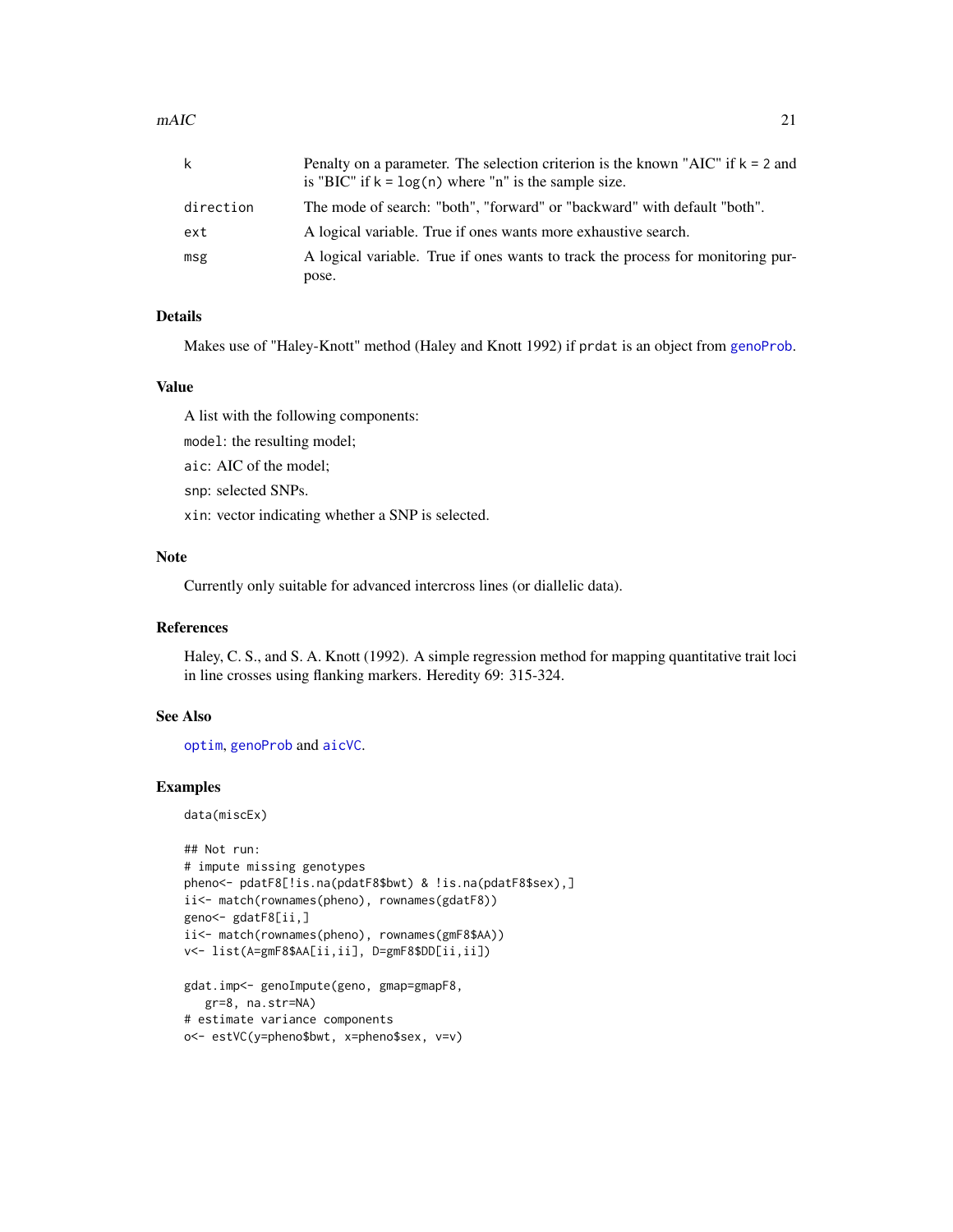```
# run 'genoProb'
gdtmp<- geno
   gdtmp<- replace(gdtmp,is.na(gdtmp),0)
prDat<- genoProb(gdat=gdtmp, gmap=gmapF8,
  gr=8, method="Haldane", msg=TRUE)
# genome scan
llk.hk<- scanOne(y=pheno$bwt, x=pheno$sex, prdat=prDat, vc=o)
xin<- llk.hk$LRT > 10
# run 'mAIC' based on genome scan results
mg<- mAIC(y=pheno$bwt, x=pheno$sex, prdat=prDat, vc=o, xin=xin,
   k=5, direction="back", msg=TRUE)
mg$model$value # likelihood of the final model
## End(Not run)
```
miscEx *Genotype data, phenotype data, genetic map and pedigree.*

#### Description

AIL F8 data include the following:

"gmF8": A list with elements inbreeding coefficients "ib", additive genetic matrix "AA", dominance genetic matrix "DD" and other genetic matrices.

"pedF8": Pedigree data.

"pedF8.1", "pedF8.2": Alternative versions of pedigree pedF8.

"gmapF8: Genetic map.

"gdatF8": Genotype data.

"pdatF8": Phenotype data.

#### Usage

data(miscEx)

misFct *A collection of other functions.*

#### Description

A collection of other functions that are not needed by users.

<span id="page-21-0"></span>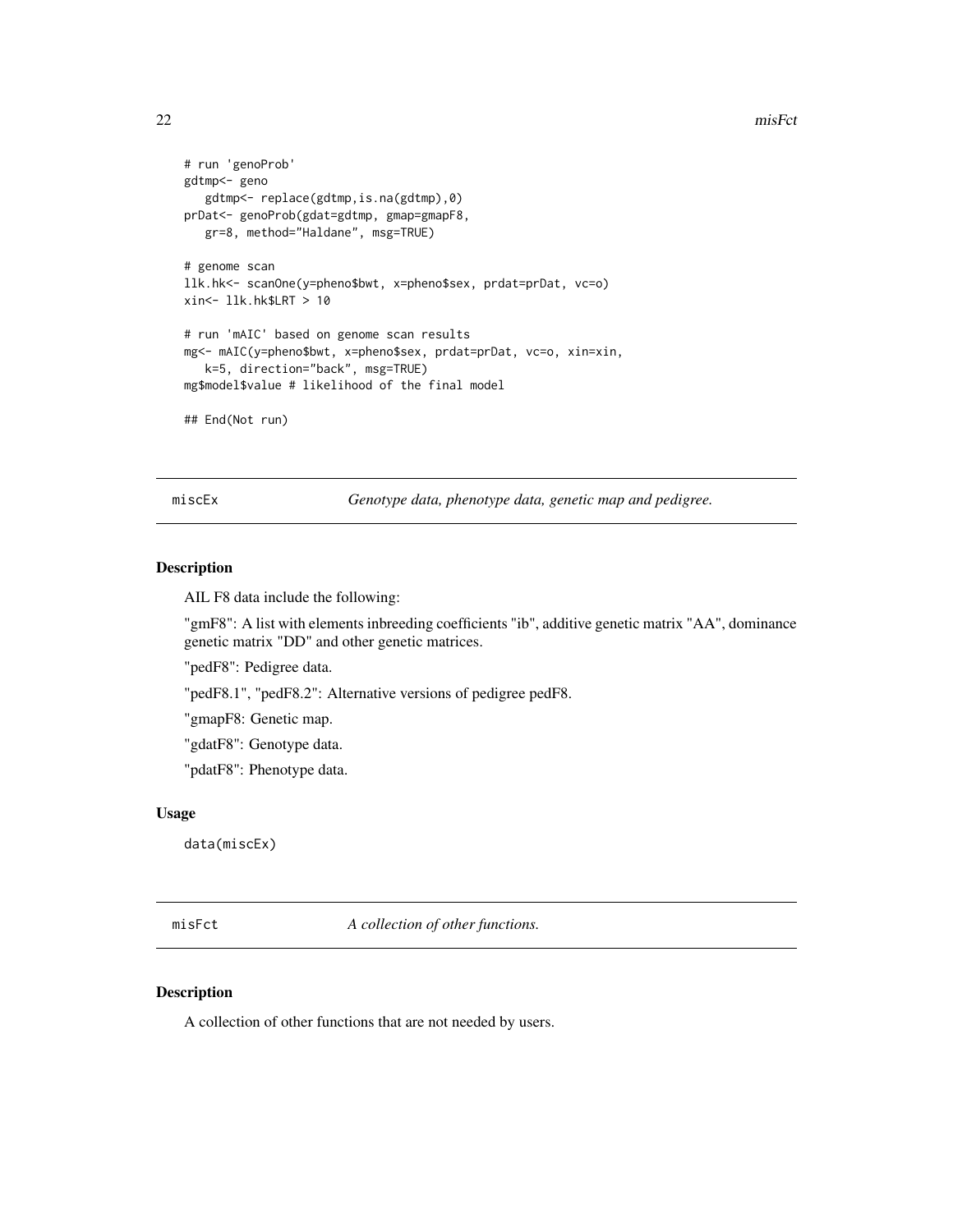<span id="page-22-0"></span>

# Description

Simulate the distribution of the test statistic by permutation (of genotypic data) or gene dropping.

# Usage

```
nullSim(y, x, gdat, prdat, ped, gmap, hap,
method = c("permutation","gene dropping"), vc = NULL, intc = NULL,
numGeno = FALSE, test = c("None","F","LRT"), minorGenoFreq = 0.05,
rmv = TRUE, gr = 2, ntimes = 1000
```
# Arguments

| У         | A numeric vector or a numeric matrix of one column (representing a phenotype)<br>for instance).                                                                                                                                                                                                                                                                                                                                                                                                                                                                                            |
|-----------|--------------------------------------------------------------------------------------------------------------------------------------------------------------------------------------------------------------------------------------------------------------------------------------------------------------------------------------------------------------------------------------------------------------------------------------------------------------------------------------------------------------------------------------------------------------------------------------------|
| X         | A data frame or matrix, representing covariates if not missing.                                                                                                                                                                                                                                                                                                                                                                                                                                                                                                                            |
| gdat      | Genotype data without missing values. Should be a matrix or a data frame, with<br>each row representing a sample and each column a marker locus. Ignored in the<br>case of gene dropping.                                                                                                                                                                                                                                                                                                                                                                                                  |
| prdat     | An object from genoProb, or in the same form.                                                                                                                                                                                                                                                                                                                                                                                                                                                                                                                                              |
| ped       | A pedigree, which is a data frame (id, sex, father/sire, mother/dam, ). In "sex",<br>male should be "M", "Male" or 1, and female should be "F", "Female" or 2<br>(other than 0 and 1). If given, "generation" can be numeric $0, 1, 2, $ or non-<br>numeric "F0", "F1", "F2",  Note that 0 is reserved for missing values. Ignored<br>in the case of permutation.                                                                                                                                                                                                                          |
| gmap      | A genetic map. Should be data frame (snp, chr, dist, ), where "snp" is the<br>SNP (marker) name, "chr" is the chromosome where the "snp" is, and "dist"<br>is the genetic distance in centi-Morgan (cM) from the left of the chromosome.<br>Ignored in the case of permutation.                                                                                                                                                                                                                                                                                                            |
| hap       | Founders' haplotype data if not missing. Rows correspond to all founders, which<br>should be in the first places in the pedigree ped and in the exact order, and<br>columns correspond to loci in the genetic map gmap in the exact order. For<br>a sample, the haplotype should be $(f1 \text{ m}1 f2 \text{ m}2 )$ where fi is the allele from<br>father at the <i>i</i> -th locus and mi is the allele from mother at the <i>i</i> -th locus. Elements<br>should be non-negative integers that are not larger than 16384. If missing, two<br>founders with alleles 1 and 2 are assumed. |
| method    | Permutation or gene dropping.                                                                                                                                                                                                                                                                                                                                                                                                                                                                                                                                                              |
| <b>VC</b> | An object from estVC or aicVC, or an estimated variance-covariance matrix<br>induced by relatedness. The scan will assume no polygenic variation if vc is<br>NULL if any locci have a genotype frequency smaller than minorGenoFreq.                                                                                                                                                                                                                                                                                                                                                       |
| intc      | Covariates that interact with QTL.                                                                                                                                                                                                                                                                                                                                                                                                                                                                                                                                                         |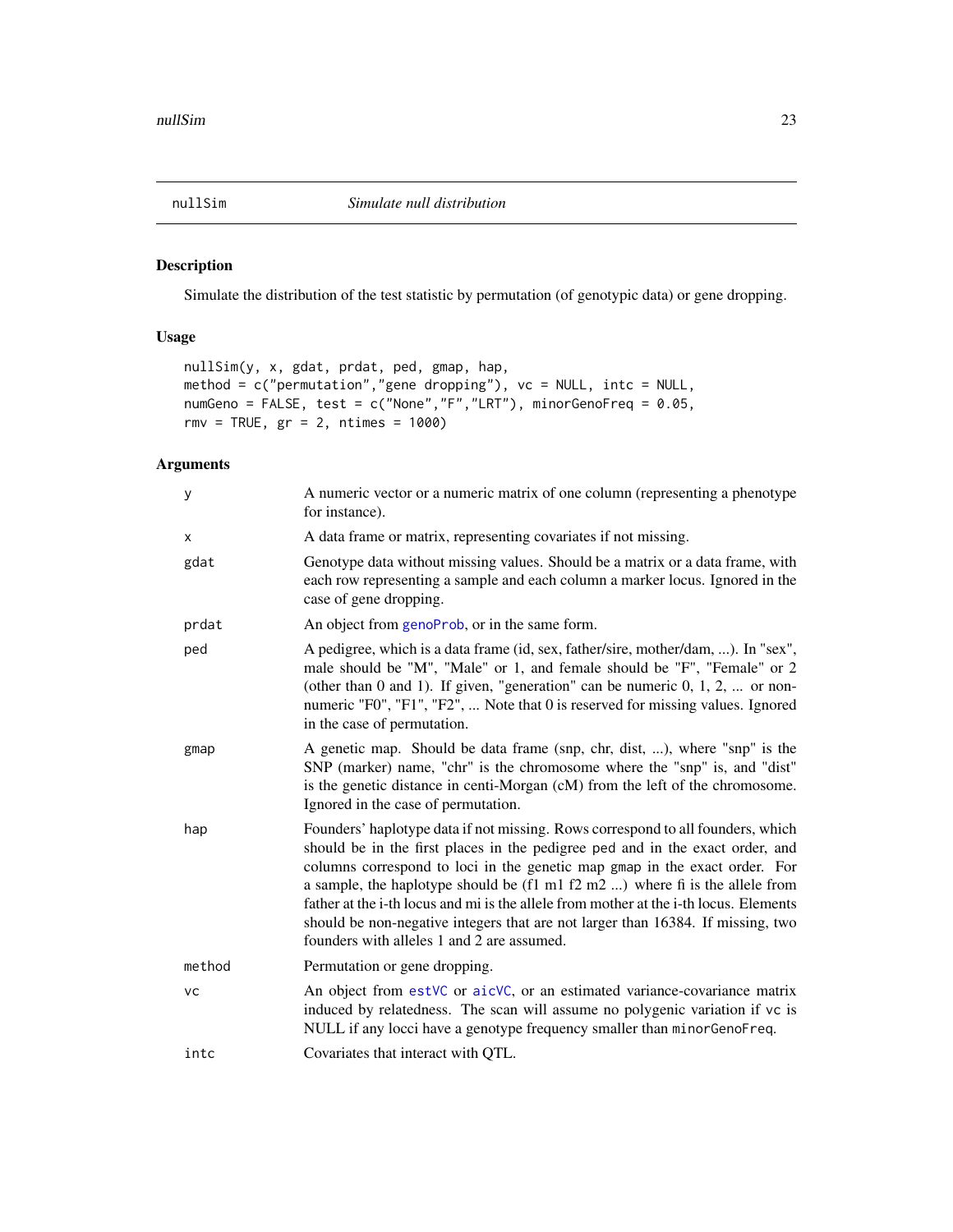<span id="page-23-0"></span>

| numGeno       | Whether to treat numeric coding of genotypes as numeric. If true, minor GenoFreq<br>will be ignored.                                                                                                                                                                                                                               |
|---------------|------------------------------------------------------------------------------------------------------------------------------------------------------------------------------------------------------------------------------------------------------------------------------------------------------------------------------------|
| test          | "None", "F" or "LRT". Note: the result will be on the scale of -log10(p-value)<br>if the test is "F" or "LRT"; otherwise, the result will be the log-likelihood test<br>statistic. Moerover, the result from each simulation is the maximum over all the<br>SNPs/variants. Therefore, the user should make sure what is pertinent. |
| minorGenoFreg | Specify the minimum tolerable minor genotype frequency at a scanning locus if<br>gdat is used.                                                                                                                                                                                                                                     |
| rmy           | A logical variable. If true, then the scanning locus will be skipped if the minor<br>genotype frequency at the locus is smaller than minor GenoFreq. Otherwise, the<br>scanning process will stop and return with NULL.                                                                                                            |
| gr            | The generation under consideration.                                                                                                                                                                                                                                                                                                |
| ntimes        | Number of simulations.                                                                                                                                                                                                                                                                                                             |

#### Details

Two methods considered here are permutation test and gene dropping test as described as follows.

Permutation test: Depending on the genome-scan, one can provide either gdat or prdat respectively corresponding to single-marker analysis or interval mapping. Then only arguments in [scanOne](#page-33-1) are needed in addition to method and ntimes.

Gene dropping test: If prdat is provided, then gdat will be ignored. The procedure will first call [genoSim](#page-12-1) to generate new genotype data and then call [genoProb](#page-11-1) to generate data for Haley-Knott interval mapping. If prdat is not provided, then gdat should be provided. The procedure will generate new genotype data and scan the genome using these generated genotype data. Haldane mapping function is used to generate data.

#### Value

A vector of length ntimes, the n-th element of which is maximum of the test statistics (LRT or -log10(p-value)) over the n-th genome scan.

#### See Also

[genoSim](#page-12-1), [genoProb](#page-11-1) and [scanOne](#page-33-1).

# Examples

```
data(miscEx)
```

```
## Not run:
# impute missing genotypes
pheno<- pdatF8[!is.na(pdatF8$bwt) & !is.na(pdatF8$sex),]
ii<- match(rownames(pheno), rownames(gdatF8))
geno<- gdatF8[ii,]
ii<- match(rownames(pheno), rownames(gmF8$AA))
v<- list(A=gmF8$AA[ii,ii], D=gmF8$DD[ii,ii])
```
gdatTmp<- genoImpute(geno, gmap=gmapF8,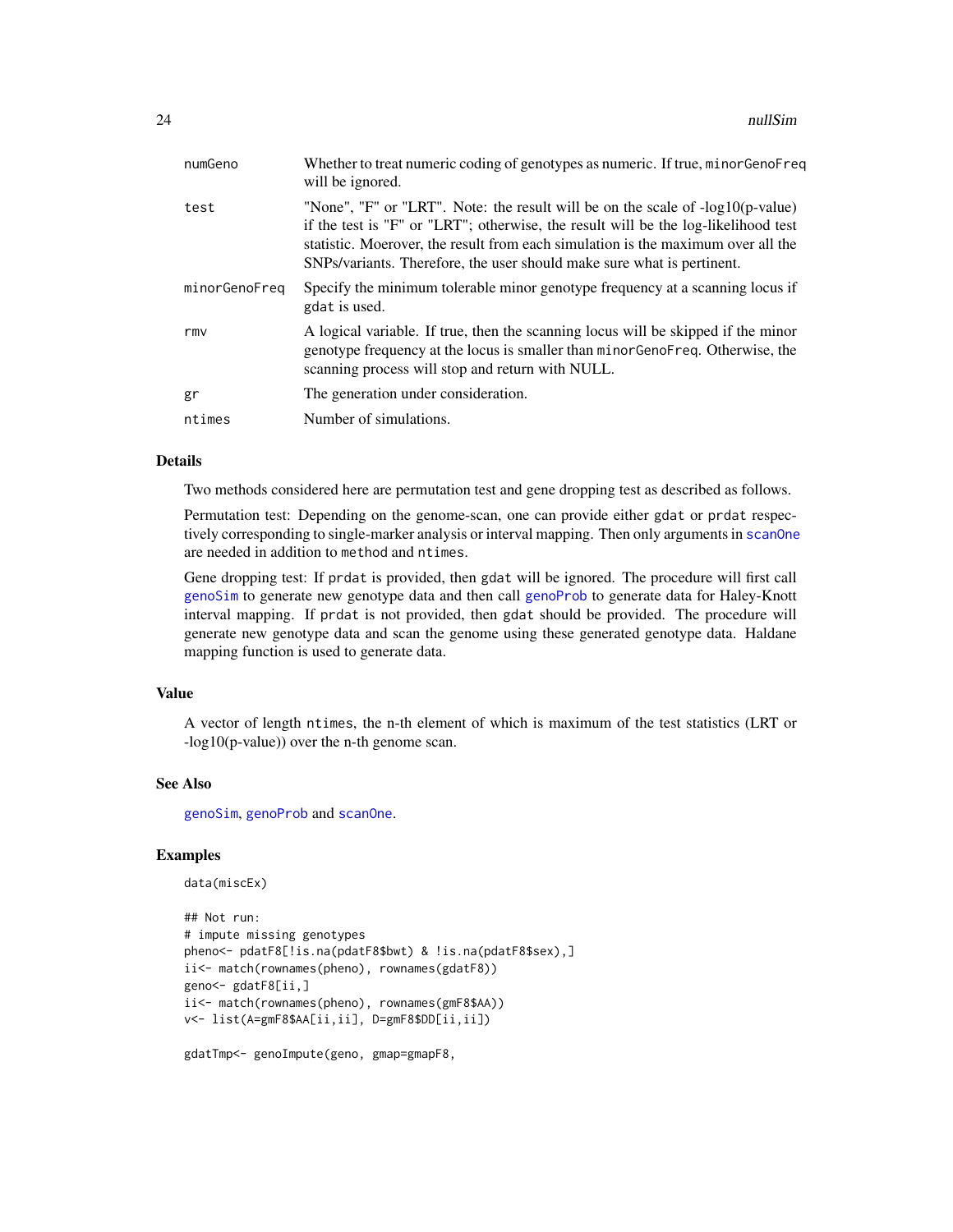#### <span id="page-24-0"></span>pedRecode 25

```
gr=8, na.str=NA)
# estimate variance components
o<- estVC(y=pheno$bwt, x=pheno$sex, v=v)
# scan marker loci & permutation
ex1<- nullSim(y=pheno$bwt, x=pheno$sex, gdat=gdatTmp,
method="permutation", vc=o, ntimes=10)
# Haley-Knott method & permutation
gdtmp<- geno
   gdtmp<- replace(gdtmp,is.na(gdtmp),0)
prDat<- genoProb(gdat=gdtmp, gmap=gmapF8,
  gr=8, method="Haldane", msg=TRUE)
ex2<- nullSim(y=pheno$bwt, x=pheno$sex, prdat=prDat,
method="permutation", vc=o, ntimes=10)
# remove samples whose father is troublesome "32089"
# before running gene dropping
# otherwise, "hap" data needs to be supplied
# scan marker loci & gene dropping
idx<- is.element(rownames(pdatF8), pedF8$id[pedF8$sire=="32089"])
pheno<- pdatF8[!is.na(pdatF8$bwt) & !is.na(pdatF8$sex) & !idx,]
ii<- match(rownames(pheno), rownames(gdatF8))
geno<- gdatF8[ii,]
ii<- match(rownames(pheno), rownames(gmF8$AA))
v<- list(A=gmF8$AA[ii,ii], D=gmF8$DD[ii,ii])
gdatTmp<- genoImpute(geno, gmap=gmapF8,
  gr=8, na.str=NA)
o<- estVC(y=pheno$bwt, x=pheno$sex, v=v)
ex3<- nullSim(y=pheno$bwt, x=pheno$sex, gdat=gdatTmp, ped=pedF8,
gmap=gmapF8, method="gene", vc=o, ntimes=10)
# Haley-Knott method & gene dropping
gdtmp<- geno
   gdtmp<- replace(gdtmp,is.na(gdtmp),0)
prDat<- genoProb(gdat=gdtmp, gmap=gmapF8,
   gr=8, method="Haldane", msg=TRUE)
ex4<- nullSim(y=pheno$bwt, x=pheno$sex, prdat=prDat, ped=pedF8,
gmap=gmapF8, method="gene", vc=o, gr=8, ntimes=10)
## End(Not run)
```
<span id="page-24-1"></span>pedRecode *Recode a Pedigree*

#### **Description**

Prepare a pedigree in a format that is suitable for certain functions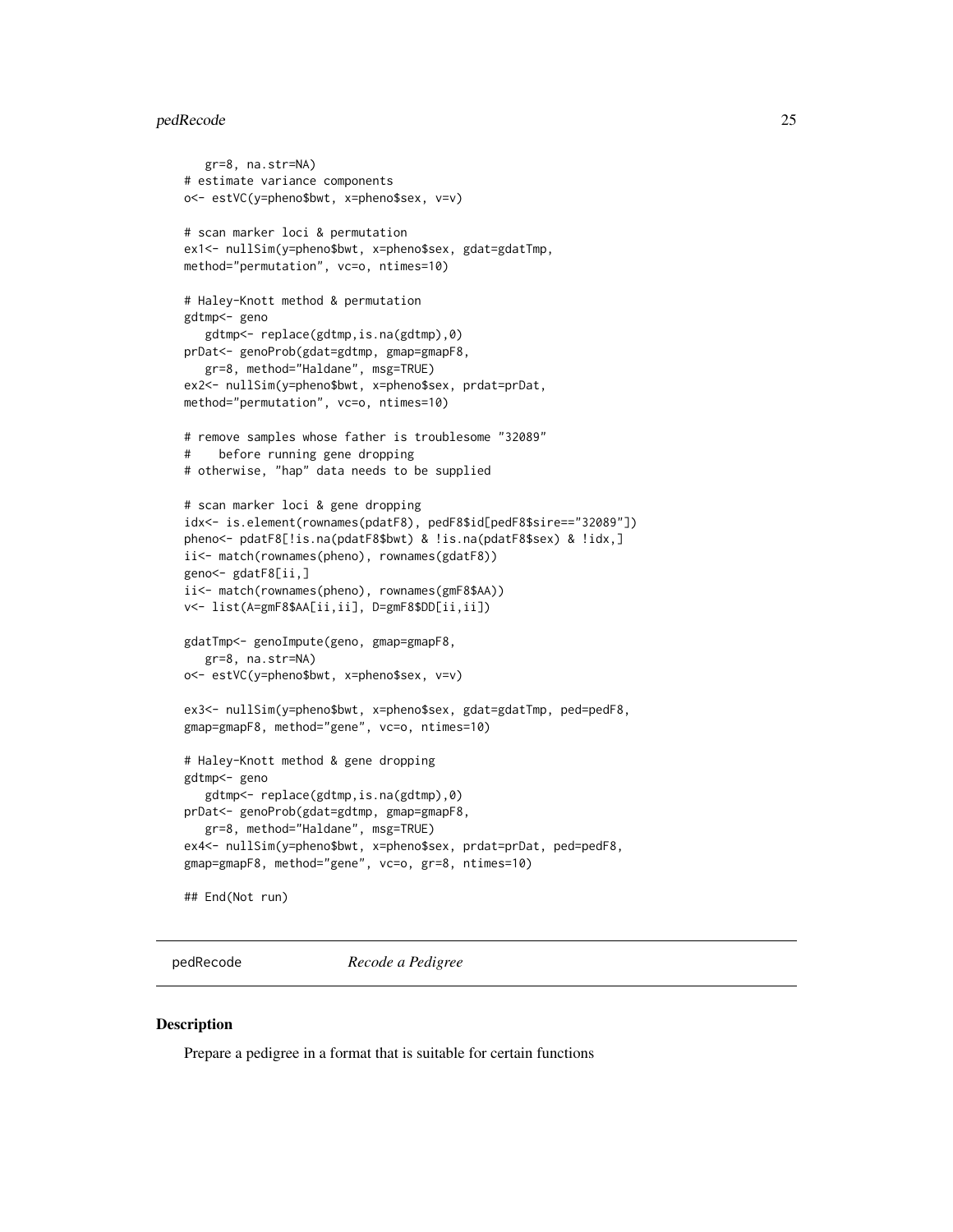# <span id="page-25-0"></span>Usage

pedRecode(ped, ids, all = TRUE, msg = TRUE)

# Arguments

| ped | A pedigree, which is a data frame (id, father/sire, mother/dam, ). If "sex"<br>is a component, male should be "M", "Male" or 1, and female should be "F",<br>"Female" or 2 (other than 0 and 1). If given, "generation" can be numeric $0, 1, 2$ ,<br>or non-numeric "F0", "F1", "F2", , which should be in an increasing order.<br>Note: 0 is reserved for unknown father, mother or sex. If a father/mother is<br>an inbred founder, its ID should be tagged by character 'i' (e.g. 1i, 2i, etc.). |
|-----|------------------------------------------------------------------------------------------------------------------------------------------------------------------------------------------------------------------------------------------------------------------------------------------------------------------------------------------------------------------------------------------------------------------------------------------------------------------------------------------------------|
| ids | If given, only individuals with ids and their ancestors are kept in the recoded<br>pedigree.                                                                                                                                                                                                                                                                                                                                                                                                         |
| all | If false, fathers and mothers with no parents are treated as unknown.                                                                                                                                                                                                                                                                                                                                                                                                                                |
| msg | If false, messages are suppressed.                                                                                                                                                                                                                                                                                                                                                                                                                                                                   |

# Details

This function is used in cic, and it can be used for error checking with respect to sex and generation if sex and/or generation information is available. The actual values of generation can be anything but should correspond to the true order of generation; otherwise, cic may fail or we may get incorrect results. Information except id, father and mother is optional.

#### Value

A recoded pedigree.

# See Also

[cic](#page-4-1).

```
data(miscEx)
```

```
pedF8[1:10,]
pedR<- pedRecode(pedF8)
pedR[1:10,]
dim(pedR)
pedR<- pedRecode(pedF8, ids=pedF8$id[pedF8$gener=="F8"])
dim(pedR)
```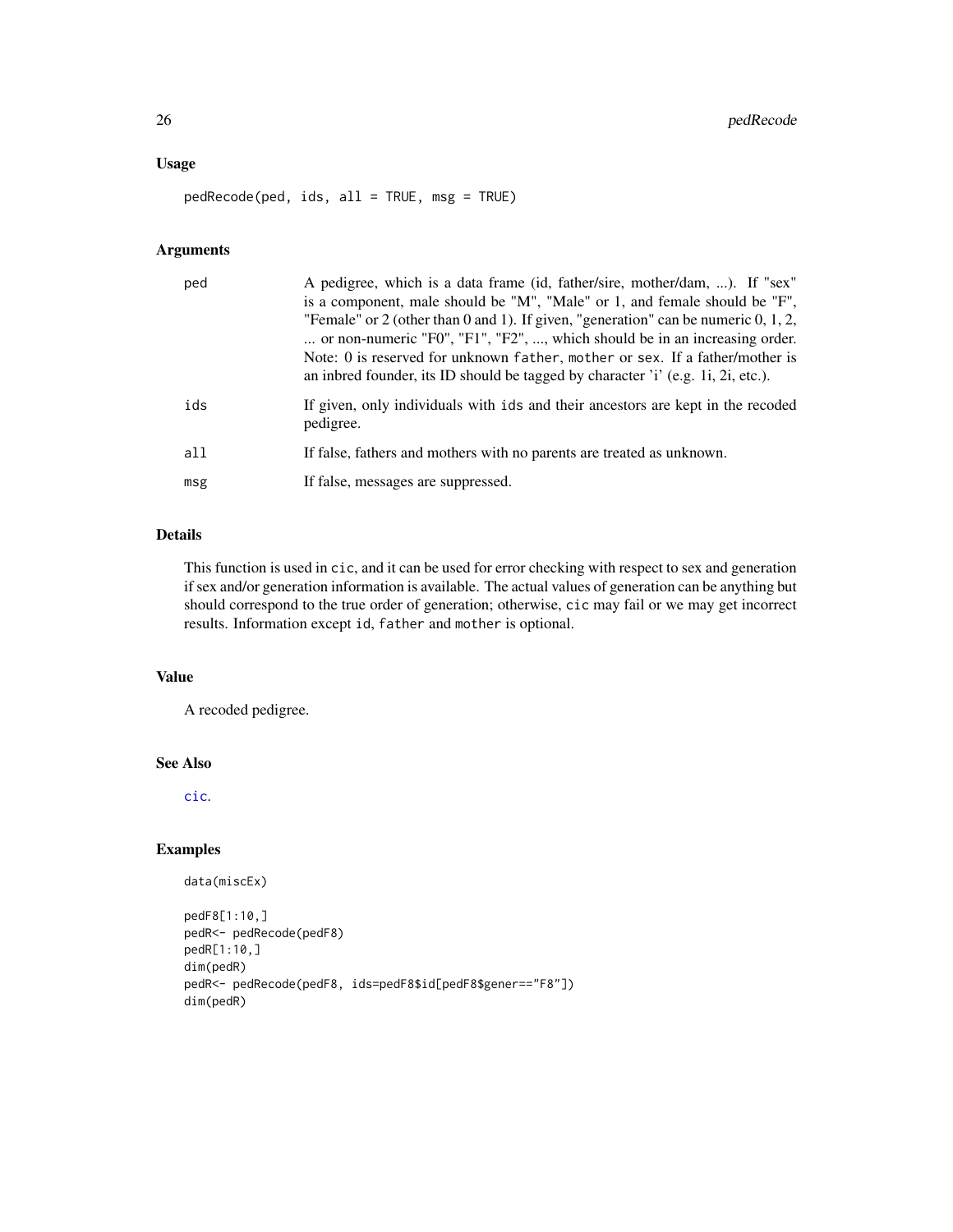<span id="page-26-0"></span>plotit *Plotting*

# <span id="page-26-1"></span>Description

Plot mapping results.

#### Usage

```
## S3 method for class 'scanOne'
plot(x,...)
plotit(lrt, cv, bychr = FALSE, chr.labels = TRUE, type = "p", lty = NULL,
   col = NULL, pch = NULL, cex = NULL, ...
```
#### Arguments

| x                | Object from scanone or scanTwo.                                                                                                                                                                                                                                                                                                                                   |
|------------------|-------------------------------------------------------------------------------------------------------------------------------------------------------------------------------------------------------------------------------------------------------------------------------------------------------------------------------------------------------------------|
| lrt              | A data frame with (chr, dist, y,) or (chr, dist, y, group,), where "chr" repre-<br>sents chromosome, "dist" position on the chromosome, "y" the test statistic.                                                                                                                                                                                                   |
| CV               | Threshold to be drawn on the plot.                                                                                                                                                                                                                                                                                                                                |
| cex              | See par.                                                                                                                                                                                                                                                                                                                                                          |
| bychr            | A logical variable. If true, the plot will be displayed per chromosomes.                                                                                                                                                                                                                                                                                          |
| chr.labels       | A logical variable. If true, the chromosome names will be drawn.                                                                                                                                                                                                                                                                                                  |
| type,lty,col,pch |                                                                                                                                                                                                                                                                                                                                                                   |
|                  | See plot.default.                                                                                                                                                                                                                                                                                                                                                 |
| .                | Other options passed to R plot function. To call plot to plot results of scanone,<br>one may need to provide a genetic map gmap that should be data frame (snp,<br>chr, dist, ), where "snp" is the SNP (marker) name, "chr" is the chromosome<br>where the "snp" is, and "dist" is the genetic distance in centi-Morgan (cM) from<br>the left of the chromosome. |

# Note

A genetic map 'gmap' may be needed to plot an object of [scanOne](#page-33-1) or [scanTwo](#page-35-1). The color option may not give what is expected.

```
data(miscEx)
```

```
## Not run:
# impute missing genotypes
pheno<- pdatF8[!is.na(pdatF8$bwt) & !is.na(pdatF8$sex),]
ii<- match(rownames(pheno), rownames(gdatF8))
geno<- gdatF8[ii,]
```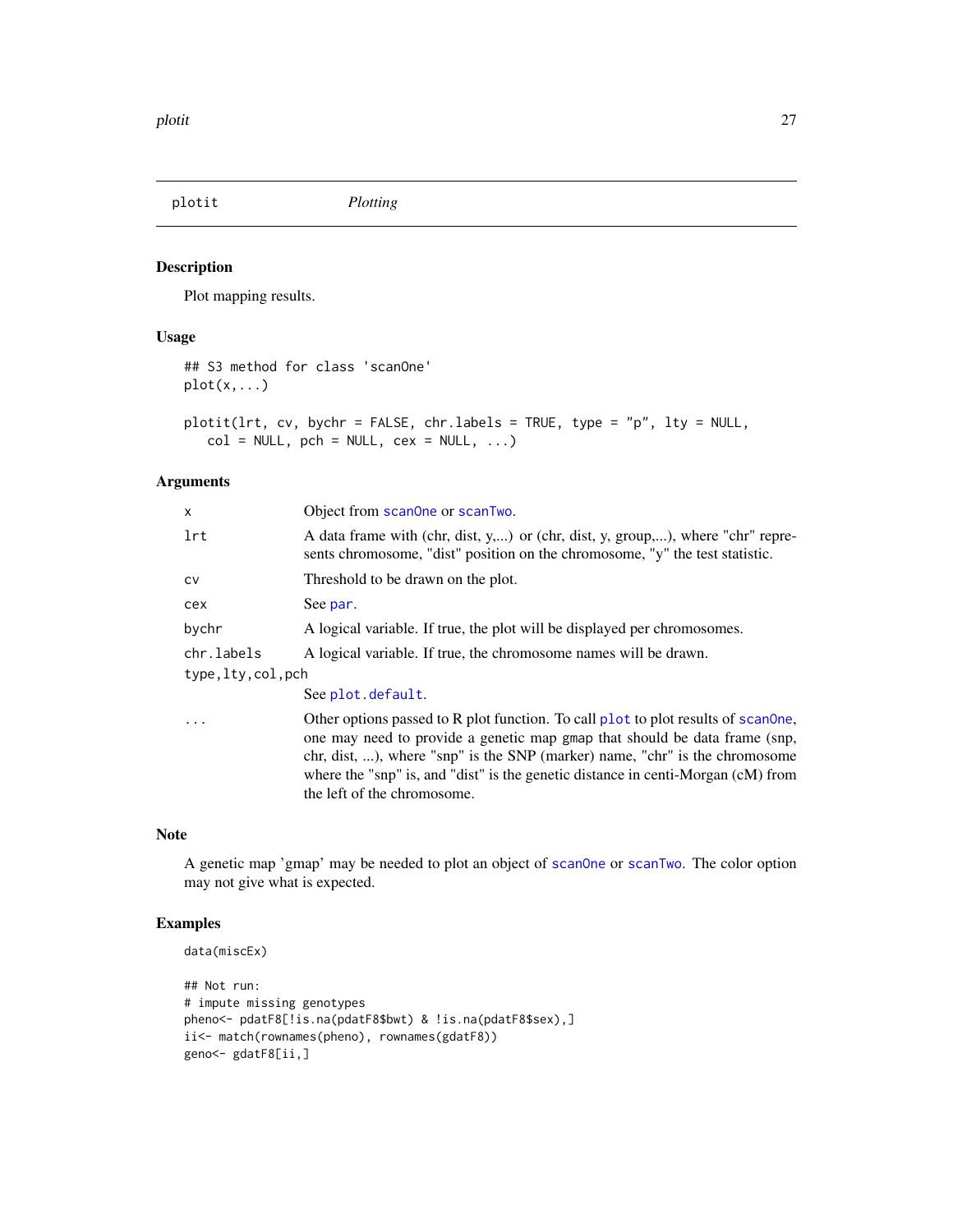```
ii<- match(rownames(pheno), rownames(gmF8$AA))
v<- list(A=gmF8$AA[ii,ii], D=gmF8$DD[ii,ii])
gdat.imp<- genoImpute(geno, gmap=gmapF8, step=Inf,
   gr=8, na.str=NA)
# estimate variance components
o<- estVC(y=pheno$bwt, x=pheno$sex, v=v)
# genome scan
llk<- scanOne(y=pheno$bwt, x=pheno$sex, vc=o, gdat=gdat.imp)
# plotting
plot(llk, gmap=gmapF8) # gmap is needed
# plotting in another way
idx<- match(colnames(gdat.imp), gmapF8$snp)
tmp<- data.frame(chr=gmapF8$chr[idx],dist=gmapF8$dist[idx],y=llk$LRT)
plotit(tmp, main="Mapping Plot", xlab="Chromosome", ylab="LRT",
   col=as.integer(tmp$ch)%%2+2,type="p")
## End(Not run)
```
qqPlot *Quantile-Quantile Plots*

#### Description

Quantile-Quantile Plots With the Ability to Draw Confidence Bands.

#### Usage

```
qqPlot(y, x = "norm", ...,type = "p", xlim = NULL, ylim = NULL,
   xlab = if(is.numeric(x)) deparse(substitute(x)) else x,
  ylab = deparse(substitute(y)),main="Q-Q Plot",
  col = 1, lty = 2, lwd = 1, pch = 1, cex = 0.7, plot.it = TRUE,
  confidence = .95, qqline = c("observed","expected","none"),
   add = FALSE)
```
# Arguments

| V        | A numeric vector of data values.                                                                                |
|----------|-----------------------------------------------------------------------------------------------------------------|
| x        | Either a numeric vector of data values, or a character string naming a distribution<br>function such as "norm". |
| $\ddots$ | Parameters passed to the distribution specified by x (if non-numerical).                                        |
| type     | 1-character string giving the type of plot desired.                                                             |
| xlim     | The x limits.                                                                                                   |

<span id="page-27-0"></span>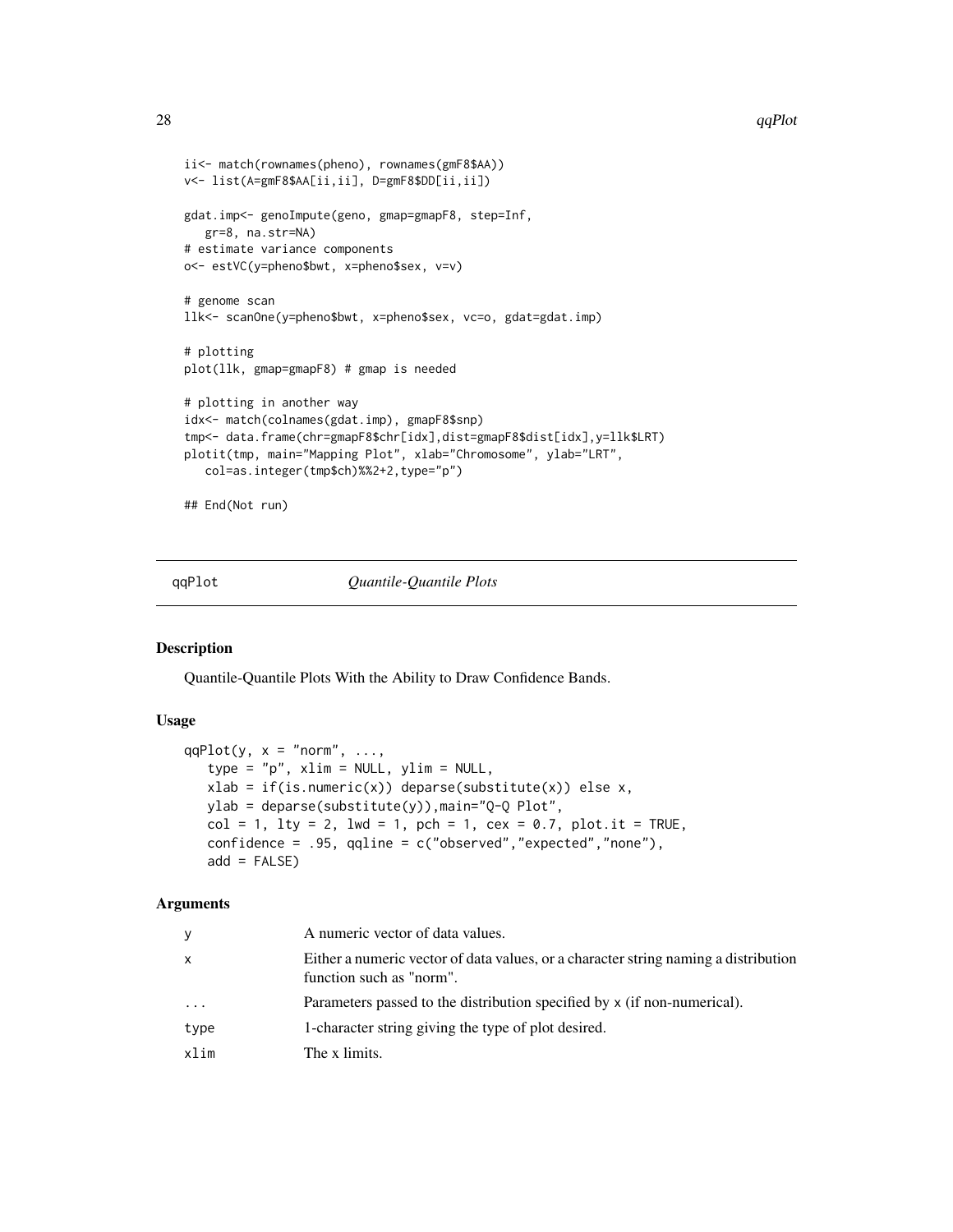#### <span id="page-28-0"></span>qqPlot 29

| ylim       | The y limits.                                                                                                                                                                                                                                                                     |
|------------|-----------------------------------------------------------------------------------------------------------------------------------------------------------------------------------------------------------------------------------------------------------------------------------|
| xlab       | A label for the x axis.                                                                                                                                                                                                                                                           |
| ylab       | A label for the y axis.                                                                                                                                                                                                                                                           |
| main       | A main title for the plot.                                                                                                                                                                                                                                                        |
| col        | Color for points and lines.                                                                                                                                                                                                                                                       |
| lty        | Line type.                                                                                                                                                                                                                                                                        |
| lwd        | Line width.                                                                                                                                                                                                                                                                       |
| pch        | Plotting character for points.                                                                                                                                                                                                                                                    |
| cex        | Factor for expanding the size of plotted symbols.                                                                                                                                                                                                                                 |
| plot.it    | Whether or not to draw a plot. if plotting, points outside the confidence bands<br>will be indicated by different a color.                                                                                                                                                        |
| confidence | Confidence level for the confidence band, or FALSE for no band.                                                                                                                                                                                                                   |
| qqline     | Whether or not to draw a reference line. if "observed", the line passes through<br>the first and third observed quartiles; if "expected", the point $(x,y)$ is expected<br>to fall on the line if x and y follow the same distribution; if "none", no reference<br>line is drawn. |
| add        | Add to an existing plot if true.                                                                                                                                                                                                                                                  |

#### Details

If  $x$  is numeric, a two-sample test of the null hypothesis that  $x$  and  $y$  were drawn from the same continuous distribution is performed. Alternatively, x can be a character string naming a continuous distribution function. In such a case, a one-sample test is carried out of the null that y was draw from distribution x with parameters specified by "...".

#### Value

| X            | Quantiles of x                                    |
|--------------|---------------------------------------------------|
|              | Quantiles of y                                    |
| lower, upper | Lower and upper limits if confidence is specified |

# References

George Marsaglia, Wai Wan Tsang and Jingbo Wang (2003), Evaluating Kolmogorov's distribution. Journal of Statistical Software 8 (18): 1-4.

Vijayan N. Nair (1982). Q-Q plots with confidence bands for comparing several populations.

William J. Conover (1971). Practical Nonparametric Statistics. New York: John Wiley & Sons.

# See Also

[ks.test](#page-0-0).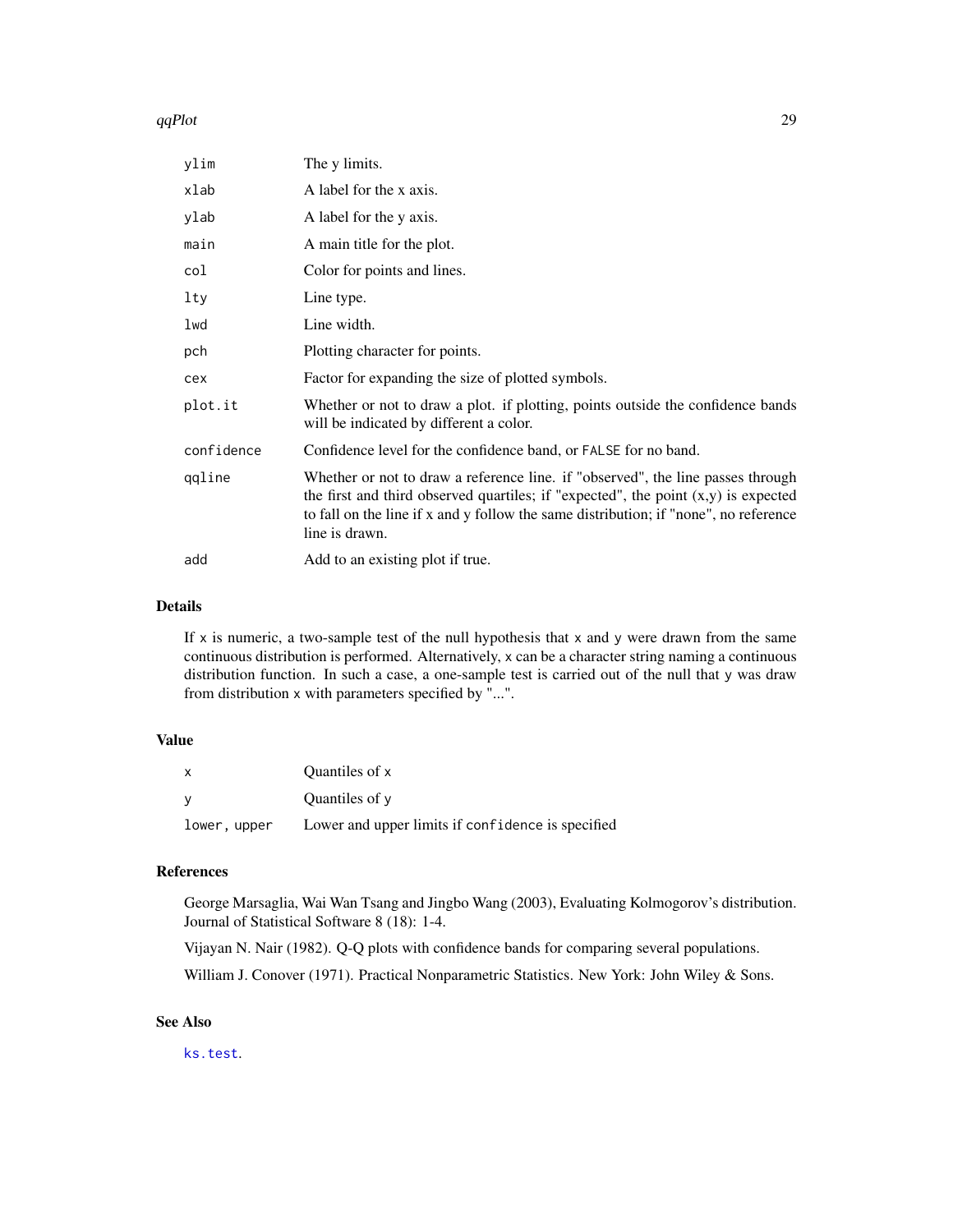30 qtl2rel

#### Examples

```
## Not run:
par(mfrow=c(1,2))
x<- rnorm(200, mean=0.7,sd=2); y<- rnorm(200, sd=2)
qqPlot(y,x,qqline="exp")
qqPlot(y=y,x="norm",sd=2)
ks.test(x,y)
## End(Not run)
```
<span id="page-29-1"></span>qtl2rel *Convert data from R/qtl to QTLRel format*

# Description

Convert the data for a QTL mapping experiment from the R/qtl format (see http://www.rqtl.org) to that used by QTLRel.

#### Usage

qtl2rel(cross)

#### Arguments

cross An object of class "cross", as defined by the R/qtl package

#### Details

The input cross must by an intercross (class "f2").

Simple pedigree information is created, assuming the data are from a standard intercross.

# Value

A list with four components: "ped" (pedigree information), "gdat" (genotype data), "pdat" (phenotype data), and "gmap" (genetic map), in the formats used by QTLRel.

#### Author(s)

Karl W Broman, <kbroman@biostat.wisc.edu>

#### See Also

[rel2qtl](#page-31-1)

```
library(qtl)
data(listeria)
listeria <- listeria[as.character(1:19),]
reldat <- qtl2rel(listeria)
```
<span id="page-29-0"></span>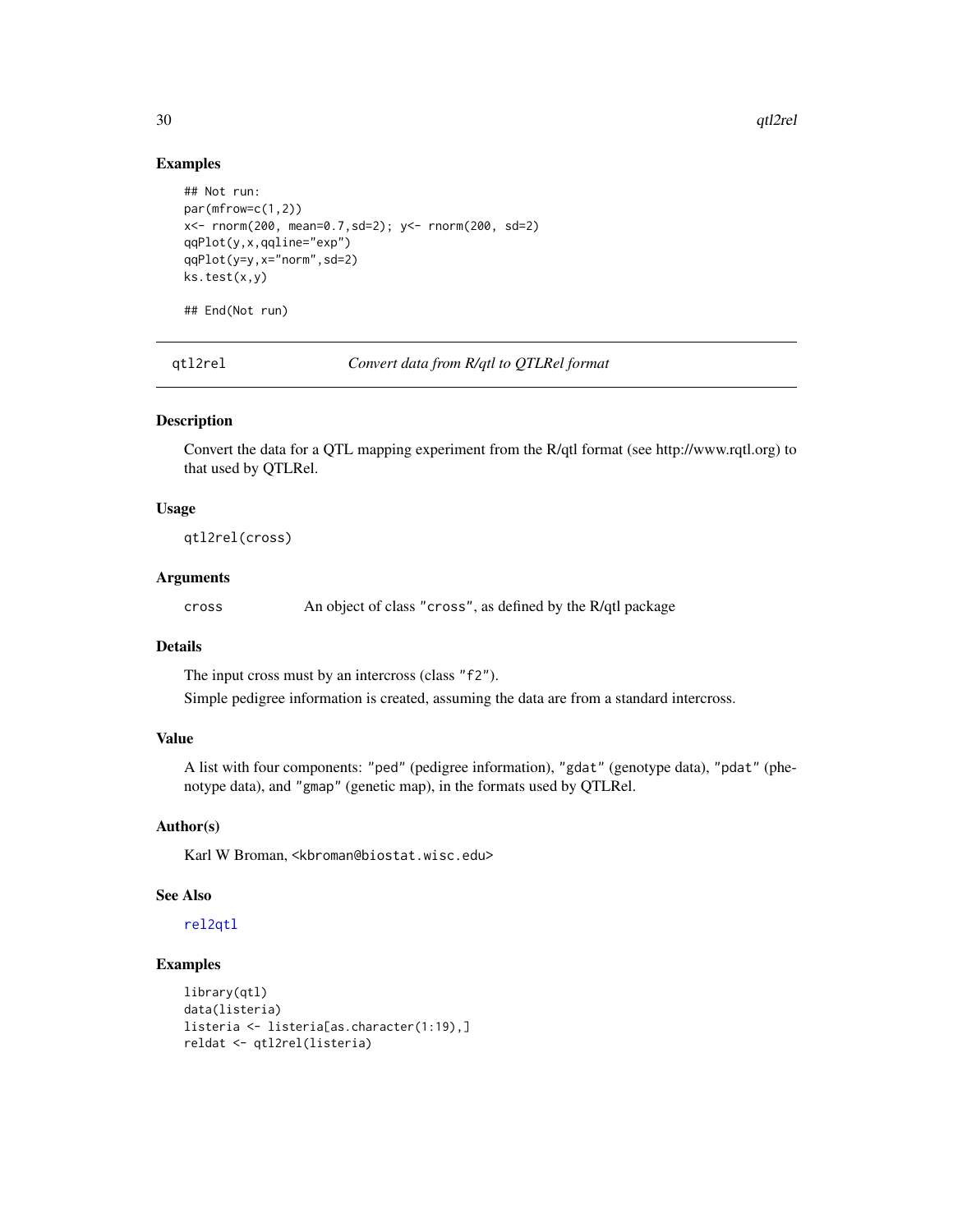<span id="page-30-0"></span>

# Description

Estimate variance in a quantitative trait induced by QTL.

# Usage

```
qtlVar(lrt, prdat, simulation = FALSE, nsim = 25)
```
# Arguments

| lrt        | A data frame $(a, d, )$ , where 'a' and 'd' are respectively additive and dominance<br>effects.                                              |
|------------|----------------------------------------------------------------------------------------------------------------------------------------------|
| prdat      | A 3-D array that provides probabilities of genotypes "AA", "AB" and "BB". If<br>prDat is an object of genoProb, then prdat can be prDat\$pr. |
| simulation | Whether to use simulations to estimate the variance explained by OTL.                                                                        |
| nsim       | Number of simulations to perform if simulation is TRUE.                                                                                      |

## Value

A vector displaying the estimated variance at each loci.

#### Note

Correlations among observations are ignored, and this function should be used with caution.

# See Also

[scanOne](#page-33-1) and [genoProb](#page-11-1)

```
data(miscEx)
```

```
## Not run:
# impute missing genotypes
pheno<- pdatF8[!is.na(pdatF8$bwt) & !is.na(pdatF8$sex),]
ii<- match(rownames(pheno), rownames(gdatF8))
geno<- gdatF8[ii,]
ii<- match(rownames(pheno), rownames(gmF8$AA))
v<- list(A=gmF8$AA[ii,ii], D=gmF8$DD[ii,ii])
gdtmp<- geno
  gdtmp<- replace(gdtmp,is.na(gdtmp),0)
# rung 'genoProb'
prDat<- genoProb(gdat=gdtmp, gmap=gmapF8,
```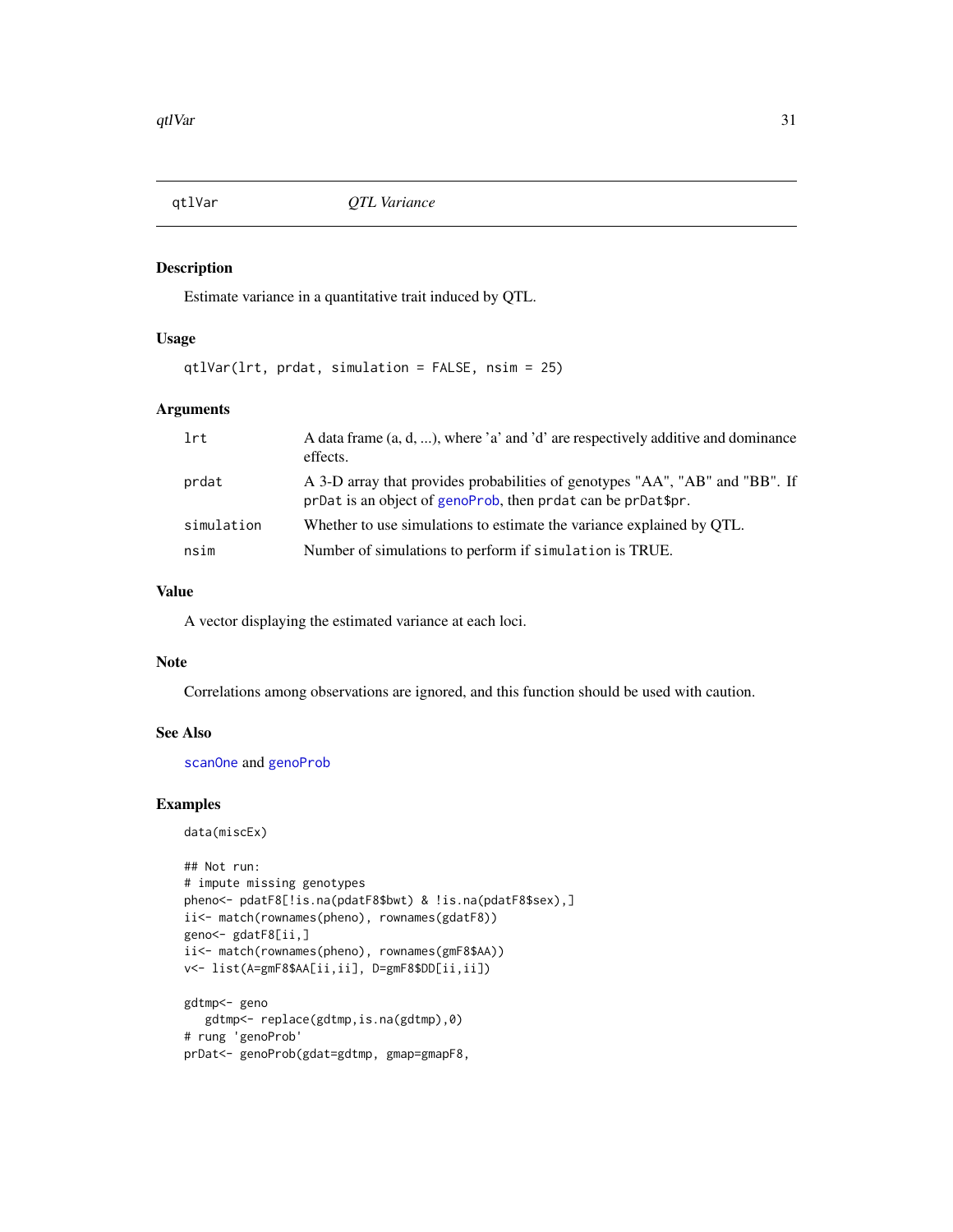```
gr=8, method="Haldane", msg=TRUE)
# estimate variance components
o<- estVC(y=pheno$bwt, x=pheno$sex, v=v)
# genome scan
pv.hk<- scanOne(y=pheno$bwt, x=pheno$sex, prdat=prDat, vc=o)
# run 'qtlVar'
qef<- pv.hk$par[,c("a","d")]
  qef<- as.data.frame(qef)
qv<- qtlVar(qef,prDat$pr)
## End(Not run)
```
<span id="page-31-1"></span>

rel2qtl *Convert data from QTLRel to R/qtl format*

# Description

Convert the data for a QTL mapping experiment from the QTLRel format to that used by R/qtl (http://www.rqtl.org).

#### Usage

rel2qtl(gdat, pdat, gmap)

# Arguments

| gdat | Genotype data  |
|------|----------------|
| pdat | Phenotype data |
| gmap | Genetic map    |

# Details

Pedigree information is ignored, and X chromosome data is omitted. The data are treated as an intercross.

# Value

A cross object for the R/qtl package (http://www.rqtl.org).

# Author(s)

Karl W Broman, <kbroman@biostat.wisc.edu>

# See Also

[qtl2rel](#page-29-1)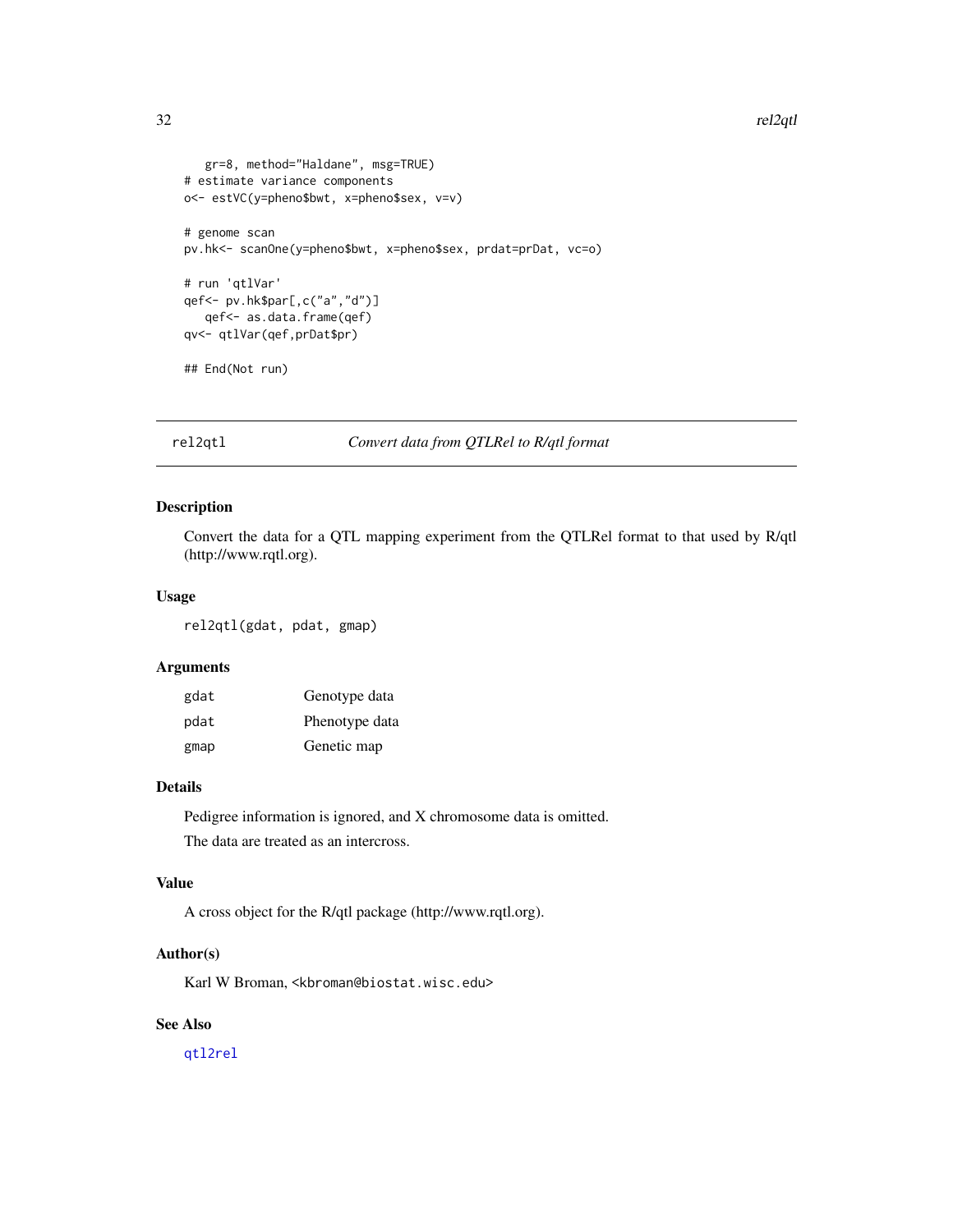#### <span id="page-32-0"></span>rem 33

# Examples

```
data(miscEx)
f8 <- rel2qtl(gdatF8, pdatF8, gmapF8)
summary(f8)
```
# <span id="page-32-1"></span>rem *Random effect matrices*

# Description

Construct matrices associated with random effects.

#### Usage

rem(formula,data)

# Arguments

| formula | A formula of the form: $\sim Z$   G1//Gk + , corresponding to random effects           |
|---------|----------------------------------------------------------------------------------------|
|         | $Z^*G_i + Z^*G_{i}$ {i} +  in a mixed effect model. If $Z=1$ as in most cases, then it |
|         | can be $\sim$ G1//Gk +                                                                 |
| data    | A data frame that contains all the variables in the formula.                           |

#### Value

A list of matrices that are associated with random effects.

```
## Not run:
# make-up example
dat<- data.frame(
   group=c("A","A","A","A","A","A","B","B","B","B"),
   sex=c("F","F","F","M","M","M","F","F","M","M"),
   pass=c("Y","N","N","Y","Y","Y","Y","N","N","Y"),
   z=1:10)
# random effect pass, group and sex, where sex is nested
# within group:
# y_{i} = x_{i} = y_{i} + group<sub>1</sub> + sex<sub>-</sub>{ij} + z*pass<sub>-</sub>{ij}
# + e_{ijk}rem(~ group/sex + z|pass,data=dat)
## End(Not run)
```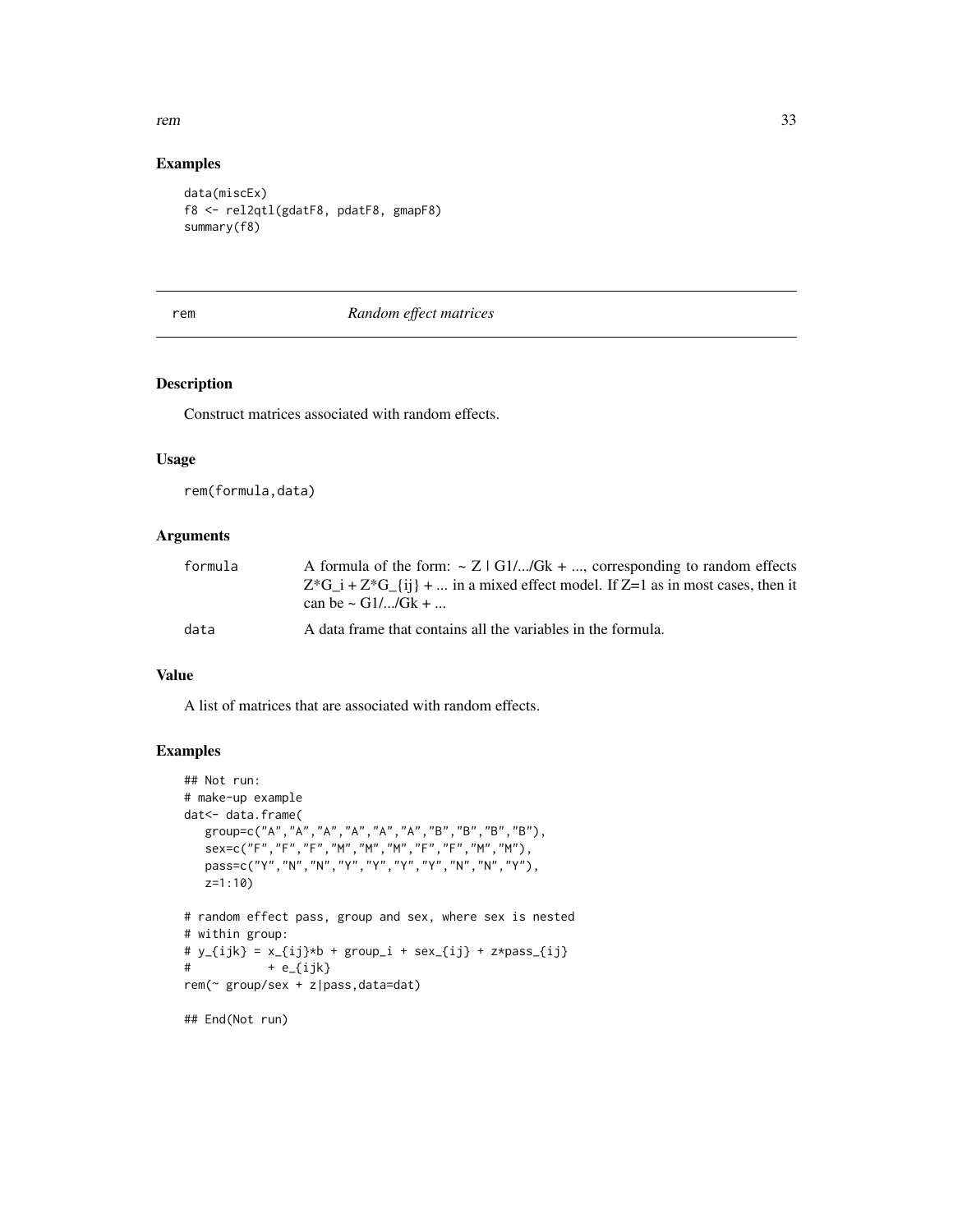<span id="page-33-1"></span><span id="page-33-0"></span>

#### Description

Likelihood ratio tests or F tests at scanning loci over the genome.

# Usage

```
scanOne(y, x, gdat, prdat = NULL, vc = NULL, intc = NULL,
  numGeno = FALSE, test = c("None","F","LRT"),
  minorGenoFreq = 0, rmv = TRUE
```
# Arguments

| A numeric vector or a numeric matrix of one column, representing a phenotype.                                                                                                                                                                                                              |
|--------------------------------------------------------------------------------------------------------------------------------------------------------------------------------------------------------------------------------------------------------------------------------------------|
| A data frame or matrix, representing covariates if not missing.                                                                                                                                                                                                                            |
| Genotype data. It should be a matrix or a data frame, with each row being a<br>sample and each column a locus. The column names should be marker names.<br>It is ignored if an object prdat from genoProb is used as an argument.                                                          |
| If gdat is not numeric, there can be more than three genotypes and all scanning<br>loci should have the same number of genotypes.                                                                                                                                                          |
| An object from genoProb, or in the same form. It should have a class "addEff"<br>if allelic effects are assumed to be additive (see example below).                                                                                                                                        |
| An object from estVC or aicVC, or an estimated variance-covariance matrix<br>induced by relatedness and environment.                                                                                                                                                                       |
| Covariates that interact with QTL.                                                                                                                                                                                                                                                         |
| Whether to treat numeric coding of genotypes as numeric. If true, minor GenoFreq<br>will be ignored.                                                                                                                                                                                       |
| "None", "F" or "LRT".                                                                                                                                                                                                                                                                      |
| Specify the minimum tolerable minor genotype frequency at a scanning locus if<br>gdat is used.                                                                                                                                                                                             |
| A logical variable. If true, then the scanning locus will be skipped if the minor<br>genotype frequency at the locus is smaller than minorGenoFreq. Otherwise, the<br>scanning process will stop and return with NULL if any loci have a genotype<br>frequency smaller than minorGenoFreq. |
|                                                                                                                                                                                                                                                                                            |

#### Details

The test at a scanning locus under the null hypothesis of no QTL effect is performed by conditioning on the polygenic genetic variance-covariance. Normality is assumed for the random effects.

It is possible to extend the Haley-Knott approach to multiple-allelic cases under the assumption that allelic effects are all additive. Then, prdat should be provided and be of class "addEff".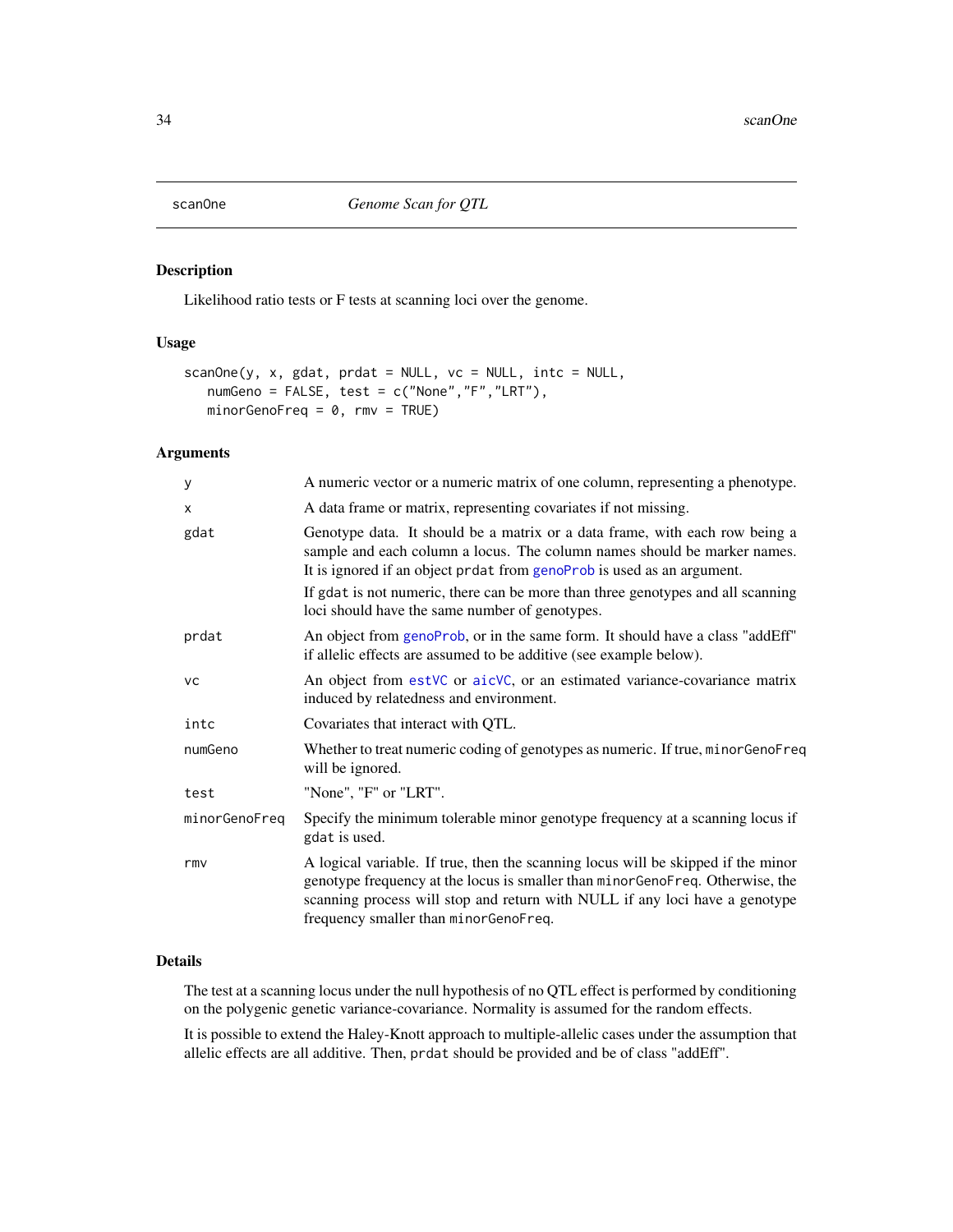#### <span id="page-34-0"></span>scanOne 35

#### Value

A list with at least the following components:

| F or LRT   | the F-test or likelihood ratio test (LRT) statistic at the SNP (marker) if test is<br>"F" or otherwise"                 |
|------------|-------------------------------------------------------------------------------------------------------------------------|
| pval       | P-value at the snp (marker) if test is "F" or "LRT"                                                                     |
| $\vee$     | Variation explained by the SNP (marker)                                                                                 |
| parameters | Estimated parameters at all scanning loci, including additive effect a and domi-<br>nance effect d if prdat is not NULL |

# References

Haley, C. S., and S. A. Knott (1992). A simple regression method for mapping quantitative trait loci in line crosses using flanking markers. Heredity 69: 315-324.

#### See Also

[genoImpute](#page-9-1) and [genoProb](#page-11-1).

# Examples

data(miscEx)

```
## Not run:
# impute missing genotypes
pheno<- pdatF8[!is.na(pdatF8$bwt) & !is.na(pdatF8$sex),]
ii<- match(rownames(pheno), rownames(gdatF8))
geno<- gdatF8[ii,]
ii<- match(rownames(pheno), rownames(gmF8$AA))
v<- list(A=gmF8$AA[ii,ii], D=gmF8$DD[ii,ii])
# estimate variance components
o<- estVC(y=pheno$bwt, x=pheno$sex, v=v)
# impute missing genotypes
```

```
gdtmp<- genoImpute(geno, gmap=gmapF8, gr=8, na.str=NA, msg=FALSE)
# genome scan and plotting
lrt<- scanOne(y=pheno$bwt, x=pheno$sex, gdat=gdtmp, vc=o)
lrt
plot(lrt,gmap=gmapF8)
```

```
# Haley-Knott method
gdtmp<- geno; unique(unlist(gdtmp))
  gdtmp<- replace(gdtmp,is.na(gdtmp),0)
prDat<- genoProb(gdat=gdtmp, gmap=gmapF8, gr=8, method="Haldane", msg=TRUE)
pv.hk<- scanOne(y=pheno$bwt, intc=pheno$sex, prdat=prDat, vc=o, test="F")
pv.hk
plot(pv.hk, gmap=gmapF8)
```
# assume additive allelic effects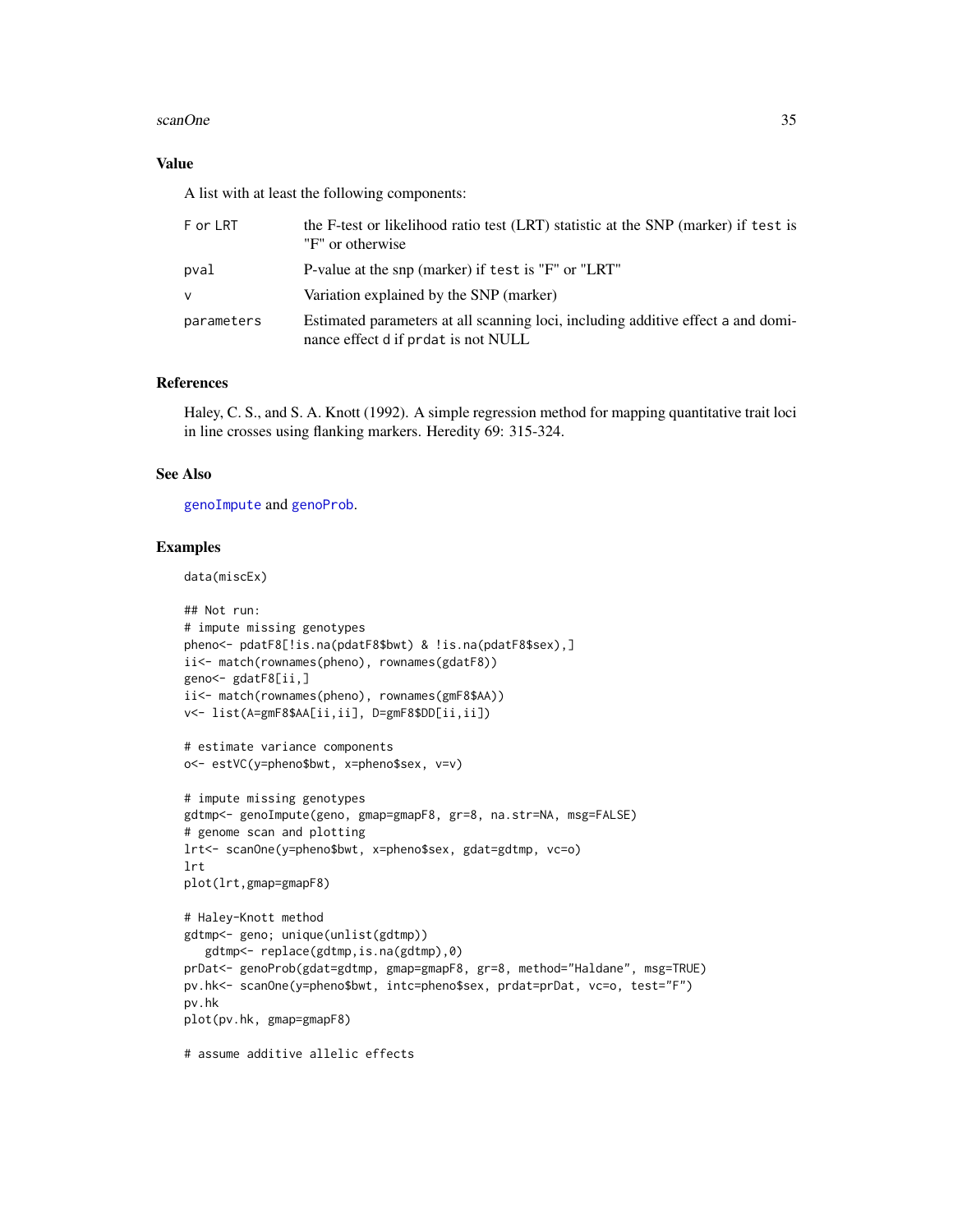36 scanTwo scanTwo scanTwo scanTwo scanTwo scanTwo scanTwo scanTwo scanTwo scanTwo scanTwo scanTwo scanTwo scanTwo

```
class(prDat)<- c(class(prDat), "addEff")
lrt.hk<- scanOne(y=pheno$bwt, intc=pheno$sex, prdat=prDat, vc=o)
lrt.hk
## End(Not run)
```
<span id="page-35-1"></span>scanTwo *Genome Scan for Epistasis*

# Description

Evaluate log-likelihood ratio test statistic for epistasis (QTL by QTL interaction).

# Usage

scanTwo(y, x, gdat, prdat = NULL, vc = NULL, numGeno = FALSE,  $minorGenoFreq = 0, rmv = TRUE$ 

# Arguments

| A numeric vector or a numeric matrix of one column (representing a phenotype<br>for instance).                                                                                                                                                    |
|---------------------------------------------------------------------------------------------------------------------------------------------------------------------------------------------------------------------------------------------------|
| A data frame or matrix, representing covariates if not missing.                                                                                                                                                                                   |
| Genotype data. Should be a matrix or a data frame, with each row representing<br>an observation and each column a marker locus. The column names should<br>be marker names. Optional if an object protat from genoProb is used as an<br>argument. |
| An object from genoProb.                                                                                                                                                                                                                          |
| An object from est VC or aic VC, or an estimated variance-covariance matrix<br>induced by relatedness and environment.                                                                                                                            |
| Whether to treat numeric coding of genotypes as numeric. If true, minor GenoFreq<br>will be ignored.                                                                                                                                              |
| Specify the minimum tolerable minor genotype frequency at a scanning locus if<br>gdat is used.                                                                                                                                                    |
| A logical variable. If true, then the scanning locus will be skipped if the minor<br>genotype frequency at the locus is smaller than minor GenoFreq. Otherwise, the<br>scanning process will stop and return with NULL.                           |
|                                                                                                                                                                                                                                                   |

# Value

A matrix whose entry in the upper triangle is the log-likelihood test statistic for epistatic effect.

#### See Also

[scanOne](#page-33-1).

<span id="page-35-0"></span>